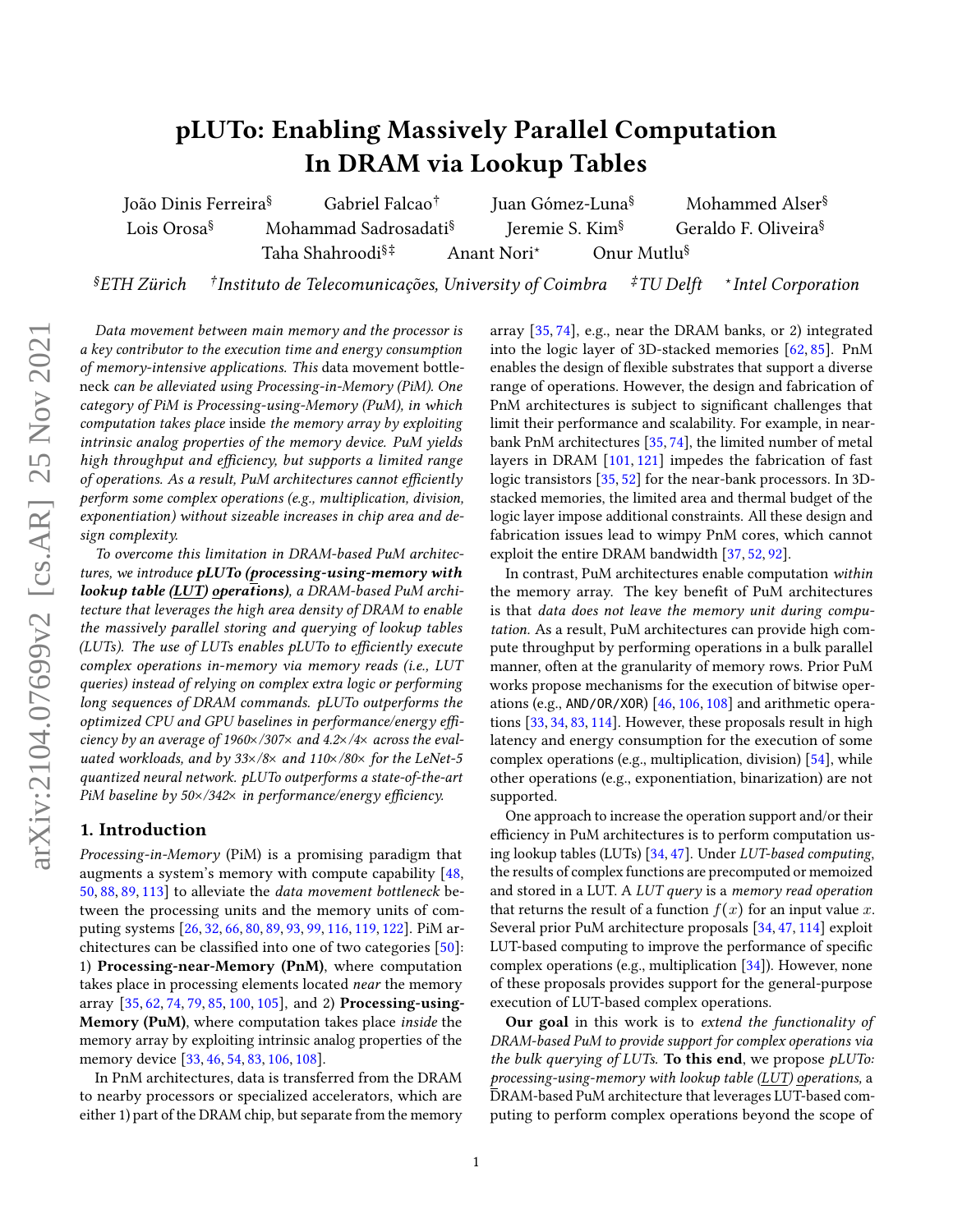prior PuM proposals. pLUTo introduces a novel LUT-querying mechanism, the pLUTo LUT Query, which enables the simultaneous querying of multiple LUTs stored in a single memory array. Each LUT may contain up to as many entries as there are rows in each memory subarray (for DDR4, about 512 rows [\[70\]](#page-12-19)). The design of pLUTo requires the following two reasonable modifications to DRAM hardware: 1) row sweeping logic, which enables the sweeping of memory rows, i.e., the successive activation of consecutive memory rows in a memory array; 2) match logic, which identifies matches between the elements in the input row and the index of the currently active row in the subarray which holds the LUTs. We describe three pLUTo designs: pLUTo-GSA, pLUTo-BSA, and pLUTo-GMC. Each of these designs achieves a different tradeoff between area overhead and performance/energy efficiency. To enable a seamless integration of pLUTo with the system, we describe the stack of changes that enables a programmer to offload their applications to pLUTo: this encompasses 1) the development of source code which includes pLUTo ISA instructions, 2) a compiler which analyzes the application's data dependency graph to determine the optimal intra- and inter-row data allocation mapping, and 3) a pLUTo controller and runtime library that monitor the allocation of pLUTo data structures and oversee the execution of pLUTo operations throughout the application's runtime.

We evaluate pLUTo for a diverse range of operations, including bitwise (e.g., AND/OR/XOR), arithmetic (e.g., 4-bit addition and multiplication), and nonlinear functions (e.g., cryptographic substitution tables, image binarization, and LUT-based image color grading). We compare pLUTo to state-of-the-art processor-centric architectures (CPU [\[63\]](#page-12-20), GPU [\[91\]](#page-12-21), FPGA [\[125\]](#page-13-4)) and PiM architectures (PnM [\[62\]](#page-12-7), PuM [\[54,](#page-11-7) [83,](#page-12-13) [108\]](#page-12-15)) across four arithmetic operations (4- and 8-bit addition, 8- and 16-bit fixed-point multiplication), seven workloads (e.g., 8-, 16-, and 32-bit CRC, Image Binarization, Image Color Grading), and one quantized neural network case study. Our evaluations show that pLUTo consistently outperforms these baselines, especially when normalizing to area overhead. We make the following key contributions:

- We introduce pLUTo, a DRAM-based PuM architecture that enables support for general-purpose LUT-based generalpurpose/complex operations.
- We propose three different pLUTo designs with different trade-offs in area overhead, energy efficiency, and performance.
- We describe the end-to-end system integration of pLUTo, which encompasses a set of ISA extensions, the specification for the compilation procedure of pLUTo source code, and dedicated hardware structures that augment DRAM with the required bookkeeping abilities.
- We evaluate pLUTo using arithmetic, bitwise logic, cryptographic, image processing, and neural network workloads and compare it to CPU [\[63\]](#page-12-20), GPU [\[91\]](#page-12-21), FPGA [\[125\]](#page-13-4), and recent PiM [\[54,](#page-11-7) [62,](#page-12-7) [83,](#page-12-13) [108\]](#page-12-15) architectures.

## 2. Background

This section describes the hierarchical organization of DRAM and provides an overview of relevant prior work.

#### 2.1. DRAM Background

A DRAM chip contains multiple memory banks (8 for DDR3, 16 for DDR4), and I/O circuitry. As shown in [Figure 1,](#page-1-0) each bank is further divided into subarrays, which are two-dimensional arrays of memory cells. The DRAM subarrays in a bank share peripheral circuitry (e.g., row decoders). Each cell contains one capacitor and one access transistor. The capacitor encodes a single bit as stored electrical charge. The memory cell transistor connects the capacitor to the bitline wire. Each bitline is shared by all memory cells in a column, and connects to a sense amplifier. The set of sense amplifiers in a subarray makes up the local row buffer.

<span id="page-1-0"></span>

Figure 1: The internal organization of DRAM banks.

Reading and writing data in DRAM occurs over three phases: 1) Activation, 2) Reading/Writing, 3) Precharging. During Activation, the wordline of the accessed row is driven high. This turns on the row's access transistors and creates a path for charge sharing between each memory cell and its bitline. This process induces a voltage fluctuation  $(\pm \delta)$  in the bitline, which is originally set at  $V_{DD}/2$ . If the cell is charged, the bitline voltage becomes  $V_{DD}/2 + \delta$ . Otherwise, it becomes  $V_{DD}/2 - \delta$ . To read the value of the cell, the sense amplifiers in the local row buffer amplify the fluctuation  $(\pm \delta)$  recorded by the bitline during Activation. Simultaneously, the original charge level is restored to the memory cell's capacitor. After reading, data is sent to the CPU through the I/O circuitry and the memory bus. During Precharging, the access transistors are turned off, and all bitlines are restored to  $V_{DD}/2$ .

#### <span id="page-1-1"></span>2.2. DRAM Extensions

pLUTo optimizes key operations by incorporating the following previous proposals for enhanced DRAM architectures. Inter-Subarray Data Copy. The LISA-RBM (Row Buffer Movement) operation [\[30\]](#page-11-12) copies the contents of one row buffer to another row buffer in a different subarray, without relying on the external memory channel. This is achieved by linking neighboring subarrays with isolation transistors. Subarray-Level Parallelism. MASA [\[70\]](#page-12-19) is a mechanism that enables subarray-level parallelism by overlapping the latency of memory accesses directed to different subarrays. Bitwise Operations. Ambit [\[108\]](#page-12-15) introduces support for bulk bitwise logic operations between rows in a DRAM subarray.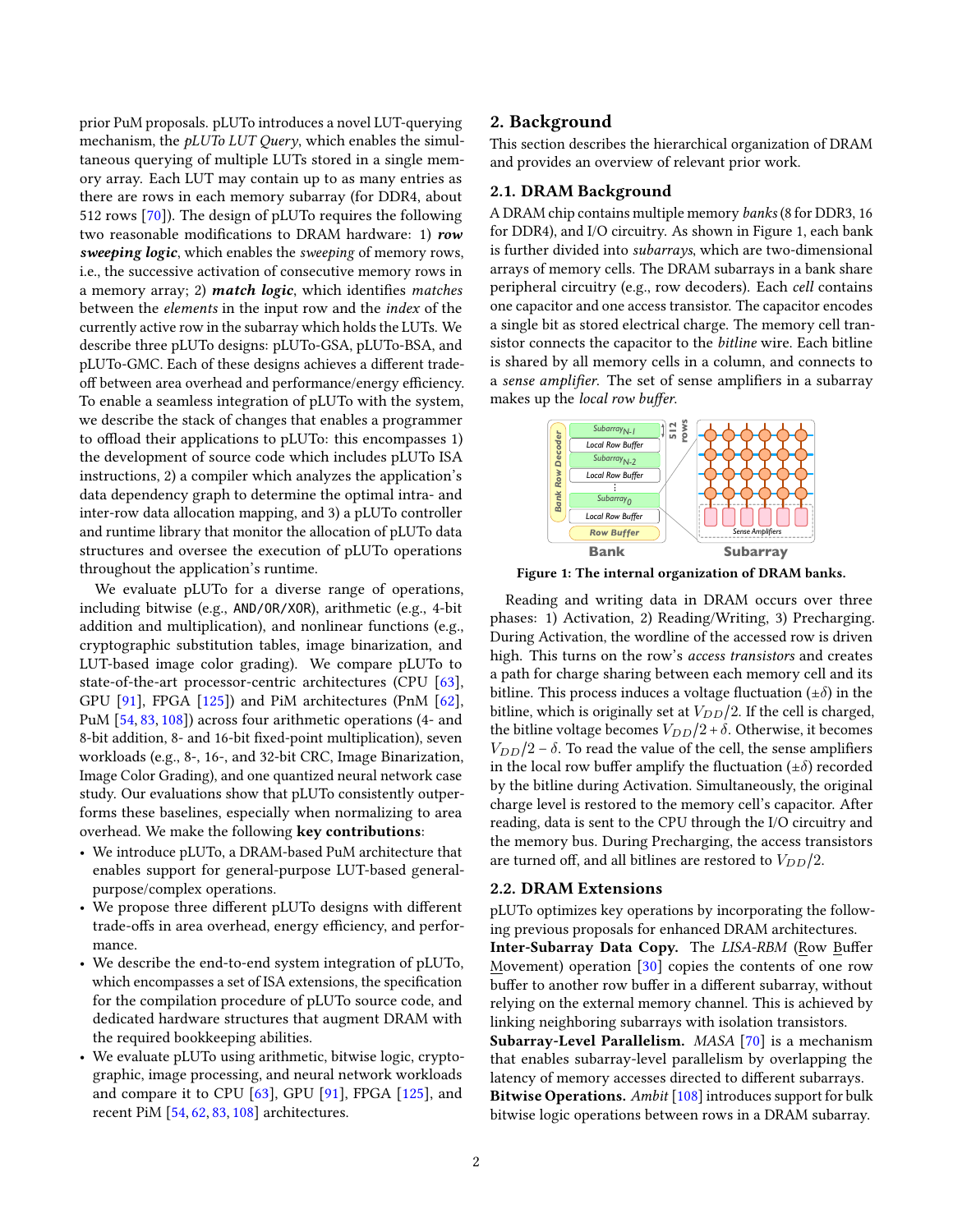Shifting. DRISA [\[83\]](#page-12-13) introduces support for intra-row shifting in DRAM. Using this mechanism, the contents of a memory row may be shifted by 1 or 8 bits at a time, with a cost of one Activate-Activate-Precharge (AAP) command sequence.

## <span id="page-2-3"></span>3. Motivation

Our goal in this work is to introduce support for the inmemory execution of general-purpose operations. In particular, pLUTo is motivated by the following two key observations. First, state-of-the-art PuM architectures [\[34,](#page-11-10) [83,](#page-12-13) [108\]](#page-12-15) provide very high throughput and energy efficiency by mitigating data movement, but only support a limited range of operations. For example, state-of-the-art in-situ DRAM-based specialized accelerators only support the execution of basic operations (e.g., addition, bitwise logic) [\[83,](#page-12-13) [108\]](#page-12-15) or employ long sequences of DRAM commands for more complex operations (e.g., multiplication, division) [\[54\]](#page-11-7). Second, LUTs can replace complex computations with cheaper lookup queries (i.e., memory reads). pLUTo improves prior PuM works by leveraging their best features (i.e., high parallelism, reduced data movement) and addressing their main drawbacks (i.e., reduced range of supported operations and low performance/lack of support for complex operations), and achieves this via the introduction of the pLUTo LUT Query operation, which enables the simultaneous querying of all the values in a given input memory row in bulk.

## 4. An Overview of pLUTo

The key contribution of pLUTo is the *pLUTo LUT Query*, a mechanism that enables the simultaneous execution of a large number of table lookups inside the memory array. To understand this operation, we first discuss the data layout of the involved operands in memory, as shown in [Figure 2.](#page-2-0) [Fig](#page-2-0)[ure 2](#page-2-0) (a) shows an overview of the DRAM structures required to support pLUTo's operation. Three subarrays are involved: 1) the source subarray, which stores input data for the pLUTo LUT Query, 2) the  $pLUTo$ -enabled subarray, which stores the LUTs to be queried, and 3) the *destination subarray*, to which the output data will be copied. LUT data is stored in the pLUTo-enabled subarray as depicted in [Figure 2](#page-2-0) (b), i.e., so that consecutive LUT entries are stored in consecutive memory rows in the pLUTo-enabled subarray. For each LUT entry, all the bits are stored *horizontally* (i.e., all in the same memory row).

The pLUTo LUT Query. The pLUTo LUT Query enables all the elements stored in a source row to query a LUT. We illustrate the pLUTo LUT Query using a small example, which employs a small LUT to store four prime numbers {2*,* 3*,* 5*,* 7} at indices  $\{0, 1, 2, 3\}$ , as shown in [Figure 3](#page-3-0) (a). Four copies of this LUT are stored in a pLUTo-enabled subarray, as shown in [Figure 3](#page-3-0) (b): each row *i* contains repeated copies of the element corresponding to the entry at the *i*-th index of the LUT. pLUTo performs a pLUTo LUT Query with an example input vector with values  $\{1, 0, 1, 3\}$ , for which the output will

<span id="page-2-0"></span>

Figure 2: (a) Main components of pLUTo. (b) LUT layout inside a pLUTo-enabled subarray. (c) Design of the pLUTo cell and sense amplifier.

be the prime number sequence {3*,* 2*,* 3*,* 7}, in three steps. First, the memory controller loads the input values from the source subarray (not shown) into the source row buffer, as shown in [Figure 3](#page-3-0) (b). Second, the memory controller issues a row sweep operation (see [Section 5.1.1\)](#page-2-1) to quickly activate all rows that hold LUT entries in sequence; after each activation, the match logic checks for matches between the elements of the source row buffer (i.e., the input vector of LUT indices) and the index of the currently activated row in the pLUTo-enabled subarray. If there is a match (see  $\bigcirc$  in [Figure 3](#page-3-0) (c)), the contents of the activated row at the matching locations are copied to the destination row buffer (see  $\bigcirc$  in [Figure 3](#page-3-0) (c)). Third, the results of the pLUTo LUT Query are copied to the destination row using a LISA-RBM command (see  $\bigcirc$  in [Figure 3](#page-3-0) (c)), as described in Section [2.2.](#page-1-1)

## 5. pLUTo: A DRAM-based PuM Architecture

We introduce the architecture of pLUTo, which enables the execution of basic pLUTo LUT Queries, and how we combine it with available PuM-based operations [\[30,](#page-11-12) [70,](#page-12-19) [83,](#page-12-13) [108\]](#page-12-15).

#### <span id="page-2-2"></span>5.1. pLUTo Architecture

To enhance a DRAM subarray with pLUTo operations, we 1) change the row decoders and row buffer, and 2) build a match logic unit that compares the values of each entry in the source row with the value of the currently activated row and identifies matches.

<span id="page-2-1"></span>5.1.1. pLUTo-Enabled Row Decoder. To enhance the DRAM row decoder, we enable a new functionality: row sweep. Row sweep extends the self-refresh operation which already exists in commodity DRAM [\[75\]](#page-12-22) to quickly activate many consecutive rows in sequence. The latency of the row sweep operation is equal to  $(tRAS+tRP) \times N$ , where tRAS is the time that must elapse between an activate and a precharge command, tRP is the latency that must elapse between a precharge command and the next activate command, and *N* is the total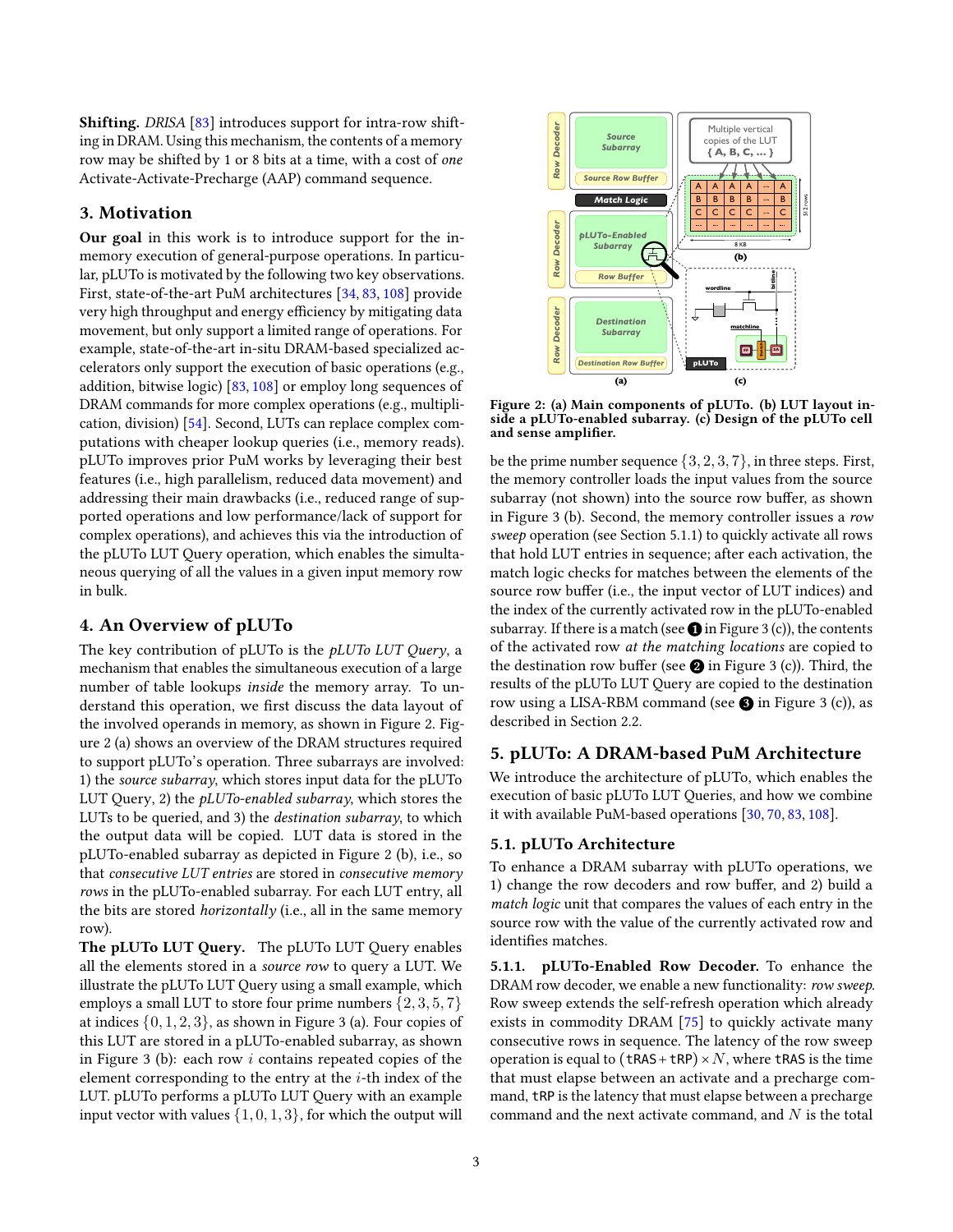<span id="page-3-0"></span>

Figure 3: A pLUTo LUT Query: (a) a LUT containing the first four prime numbers, (b) the pLUTo-enabled subarray, and (c) steps of the pLUTo LUT Query. This pLUTo LUT Query returns the i-th prime number for each element in the input row.

number of rows sweeped. This operation enables the quick matching and querying of data of across many rows.

5.1.2. pLUTo-Enabled Row Buffer. In DRAM, each sense amplifier in the row buffer can only one value, following the activation of a memory row; this is not sufficient for the execution of the row sweeping operation, given the necessity to store intermediate results corresponding to index matches as they become available, following each row activation. To enhance DRAM row buffer with support for this, we connect one additional flip-flop (FF) to every sense amplifier in the row buffer via a switch (shown in [Figure 2](#page-2-0) (c)). The set of  $FFs$ constitutes a FF buffer. If a switch is enabled by the matchline signal, data in the sense amplifier is copied to the corresponding FF. As we can drive each matchline signal independently, data in the row buffer can be partially written to the FF buffer. This capability enables more complex data management operations such as gather-scatter, which we use to enable our new LUT-based operations.

5.1.3. pLUTo-Enabled Match Logic. As shown in [Fig](#page-2-0)[ure 2](#page-2-0) (a), we implement match logic between subarrays that consist of an array of two-input comparators: 1) the index of the currently activated row in a pLUTo-enabled subarray and 2) an element in another source subarray. Each comparator outputs *N* matchline signals, where *N* is the bit width of each LUT entry. Each matchline connects to the switch belonging to the corresponding FF in the pLUTo-enabled row buffer, as shown in [Figure 2](#page-2-0) (c). If the two inputs of the comparator match, each of the *N* output matchlines from the comparator are driven high. Otherwise, the matchlines are driven low.

#### 5.2. Subarray-Level Parallelism

pLUTo's performance can be further improved by leveraging parallelism *across* subarrays, as demonstrated in MASA [\[70\]](#page-12-19) (see Section [2.2\)](#page-1-1). The degree of parallelism that can be achieved is limited by the JEDEC DRAM Standard [\[64,](#page-12-23) [65\]](#page-12-24), which specifies a limit for the rate of issuance of activate commands. This limit is dictated by the tFAW timing parameter, which indicates the time window during which at most four activate commands can be issued, per DRAM rank. This constraint prevents the deterioration of the DRAM reference voltage. DRAM manufacturers have been able to reduce the value of tFAW in DDR3 chips in recent years [\[87\]](#page-12-25). This may be possible through the use of more powerful charge pumps.

#### 5.3. Alternative pLUTo Architectures

To offer more flexibility to the system architect, we provide two additional variants to the pLUTo architecture with different trade-offs in throughput, area efficiency, and energy efficiency: 1) pLUTo-GSA (Gated Sense Amplifier) and 2) pLUTo-GMC (Gated Memory Cell). We refer to the design presented in [Section 5.1](#page-2-2) as pLUTo-BSA (Buffered Sense Amplifier). Ta-ble [1](#page-3-1) qualitatively tabulates the trade-offs of each design. Each design can be used in largely the same way as pLUTo-BSA. We explain the subtleties associated with each design next.

Table 1: Qualitative comparison of pLUTo designs.

<span id="page-3-1"></span>

|                          | pLUTo-GSA       | pLUTo-BSA | pLUTo-GMC |  |
|--------------------------|-----------------|-----------|-----------|--|
| Area Efficiency          | High            | Medium    | Low       |  |
| Throughput               | Low             | Medium    | High      |  |
| <b>Energy Efficiency</b> | Low             | Medium    | High      |  |
| <b>Destructive Reads</b> | <b>Yes</b>      | No        | No        |  |
| Data Loading             | After every use | Once      | Once      |  |

5.3.1. pLUTo-GSA: Gated Sense Amplifier. pLUTo-GSA provides superior area efficiency over pLUTo-BSA, at the expense of reduced throughput and energy efficiency. pLUTo-GSA differs from pLUTo-BSA in its row buffer design and implementation of the row sweep operation.

pLUTo-GSA Row Buffer. Each sense amplifier in the pLUTo-GSA's row buffer includes a switch that is controlled by the matchline signal and connects the sense amplifier to the bitline (Figure  $4$  (a)). When the switch is enabled, the sense amplifier can sense the value on the bitline. Since pLUTo-GSA does not use an FF buffer to aggregate data, this design has a smaller area overhead than pLUTo-BSA. However, activating cells connected to bitlines that are not attached to their respective sense amplifier (i.e., the matchline is driven low by the match logic) destroys their contents. Activations performed during the row sweep operation are thus potentially destructive, and hence LUTs must be loaded into the pLUTo-enabled subarrays before every pLUTo LUT Query.

Row Sweep Operation. Since row activations are destructive in pLUTo-GSA, the row sweep operation does not require issuing a precharge command following each activation. Instead, it is possible to issue a single precharge command at the end of the row sweep operation. The total time required to perform a row sweep in pLUTo-GSA is therefore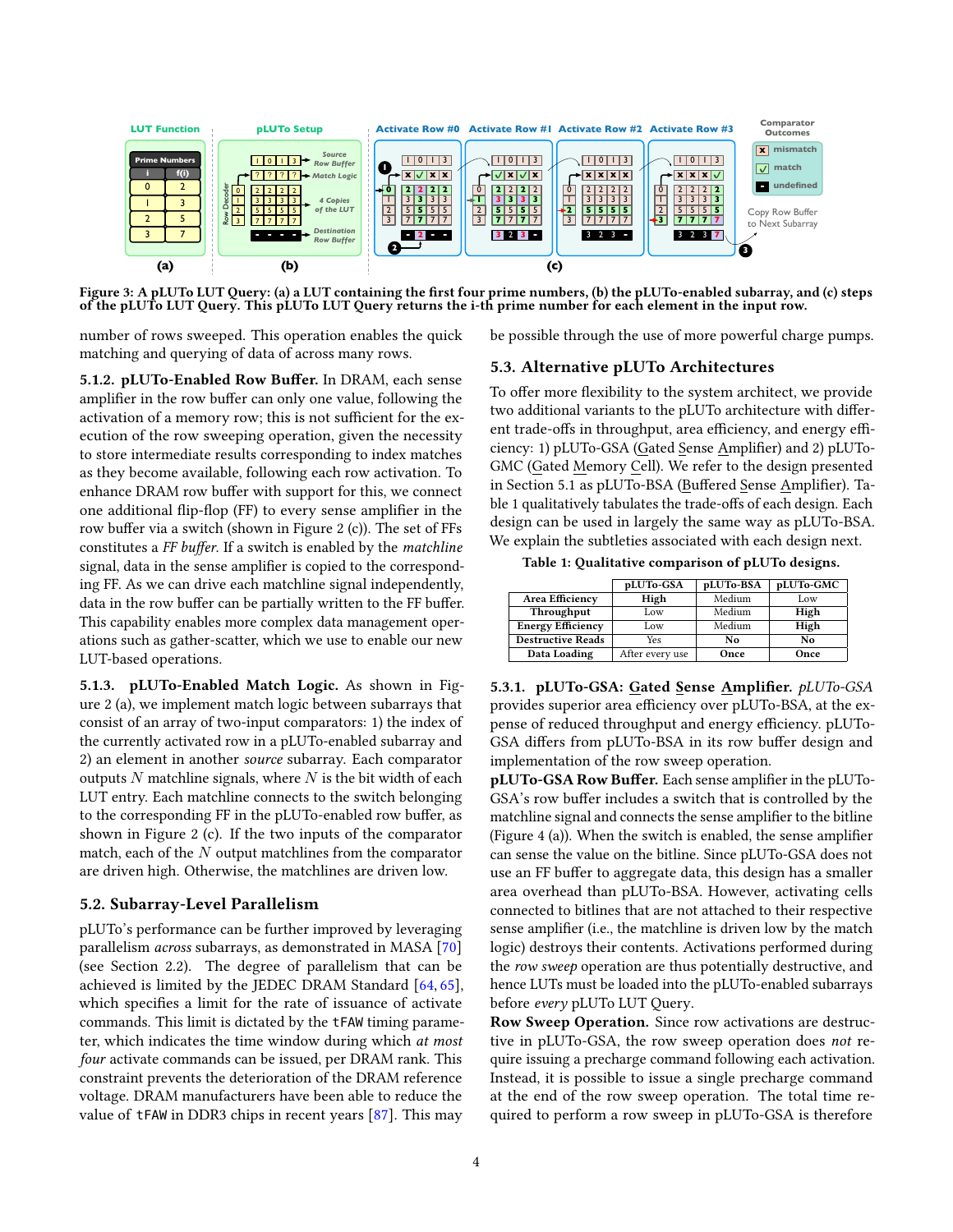equal to tRC  $\times$  *N* + tRP, where tRC is the minimum enforced time between two consecutive activate commands, tRP is the precharge time, and *N* is the total number of rows sweeped. This is about half the time required for a row sweep operation compared to pLUTo-BSA.

<span id="page-4-0"></span>

Figure 4: pLUTo-GSA (a) and pLUTo-GMC (b) designs.

5.3.2. pLUTo-GMC: Gated Memory Cell. pLUTo-GMC provides superior throughput and energy efficiency over pLUTo-BSA, at higher area overhead. pLUTo-GMC differs from the pLUTo-BSA in its DRAM cell design, row buffer design, and implementation of the row sweep operation.

pLUTo-GMC DRAM Cell. pLUTo-GMC implements 2T1C memory cells, instead of the conventional 1T1C DRAM cell design (that is also used in both pLUTo-GMC and pLUTo-GSA). The additional transistor in each 2T1C memory cell is controlled by the matchline, as shown in [Figure 4](#page-4-0) (b). This enables fine-grained control of which cells in an activated row share charge with its respective bitline. This significantly contributes to minimizing the energy consumption of this design, but also requires a higher area overhead.

pLUTo-GMC Row Buffer. pLUTo-GMC places an additional switch between the sense amplifier and its enable signal, which is enabled by the matchline signal (shared by cells attached to the same bitline). This switch ensures that the sense amplifier does not drive a value on the bitline if the cell is not also attached to the bitline. This enables pLUTo-GMC to both perform back-to-back activations without a precharge and save on energy costs for enabling the sense amplifier.

Row Sweep Operation in pLUTo-GMC. Two key features of our pLUTo-GMC design enable it to perform the row sweep operation almost twice as fast as pLUTo-BSA, by using back to back activations without precharging. First, a sense amplifier is only enabled when there is a match in the corresponding match logic. This means that activations only disturb bitlines whose associated matchline signals are driven high and the remaining bitlines are maintained at the nominal bitline voltage level (in the precharged state). Second, since a LUT query only has one match in a LUT, the sense amplifier is only enabled for a single row activation during an entire pLUTo LUT Query. Therefore, we can guarantee that back to back activates will not open the gating transistors of any two cells sharing the same bitline, and thus will not destroy the data in the cell. As in pLUTo-GSA, the total time required to perform a row sweep in pLUTo-GMC is equal to  $\texttt{tRC} \times N$  +  $\texttt{tRP}$ . In addition, due to the presence of gating transistors, pLUTo-GMC does not destroy the data in the LUTs; this translates into considerable

performance gains, as there is no need to repeatedly load LUT data to the subarray.

#### 5.4. Limitations of the pLUTo Subarray Design

For a single-subarray pLUTo LUT Query. the number of LUT entries can be increased up to the number of rows in the subarray. To query LUTs with a greater number of entries, it is possible to partition a pLUTo LUT Query across subarrays. Note that partitioning the query does not increase latency (since pLUTo operates on multiple subarrays simultaneously), but does increase energy *N*-fold, for a pLUTo LUT Query distributed across *N* subarrays. We reserve the exploration of this possibility for future work.

#### 6. System Integration

This section describes pLUTo's system integration stack, which enables pLUTo to interoperate seamlessly with the host system.

## 6.1. Extending the ISA: the **pluto\_op**

All pLUTo LUT Queries (defined in [Section 4\)](#page-2-0) executed in a pLUTo-enabled DRAM have a one-to-one correspondence with a pluto\_op instruction, defined as follows:

**pluto\_op(src, dst, lut\_subarr, lut\_size, lut\_bitw)** src and dst are the physical addresses of the source and destination rows, respectively. lut\_subarr is the physical address of the pLUTo-enabled subarray where the LUT is stored. lut\_size is the number of LUT entries, i.e., the number of rows to sweep; for example, a 4-bit-input LUT contains  $2^4$  = 16 elements, and thus requires the sweeping of 16 rows. lut\_bitw specifies the bit width of the LUT entries; this value must be given in addition to lut\_size, for example, due to the possibility that the  $2^N$  LUT entries are zero-padded, and therefore have wider bit widths than *N*. The pluto\_op instruction always operates at the granularity of DRAM rows, such that operating on an *S*-byte input requires  $\lceil \frac{S}{\textit{DRAM row size}} \rceil$  pluto\_op instructions.

#### 6.2. pLUTo API Code

[Figure 5](#page-5-0) shows a simple example of the implementation of the following multiply-and-add operation between three vectors A (2-bit), B (2-bit), and C (4-bit): A⊙B+C. A reference implemen-tation in the C programming language is shown in [Figure 5](#page-5-0)  $\Omega$ . To express this program using pLUTo instructions, the programmer leverages the pLUTo API to express memory row operations as shown in [Figure 5](#page-5-0)  $\bullet$ . For added programmer convenience, the pLUTo API supports pseudo-instructions (e.g., pluto\_add, pluto\_mul) which the compiler can automatically translate to pLUTo instructions (i.e., pluto\_op, bit shifting, bitwise logic). The pLUTo API may be extended by the programmer with additional pseudo-instructions by specifying the desired mapping between inputs and outputs using a LUT. Unlike the reference implementation, the pLUTo API source code requires: 1) the allocation of memory for the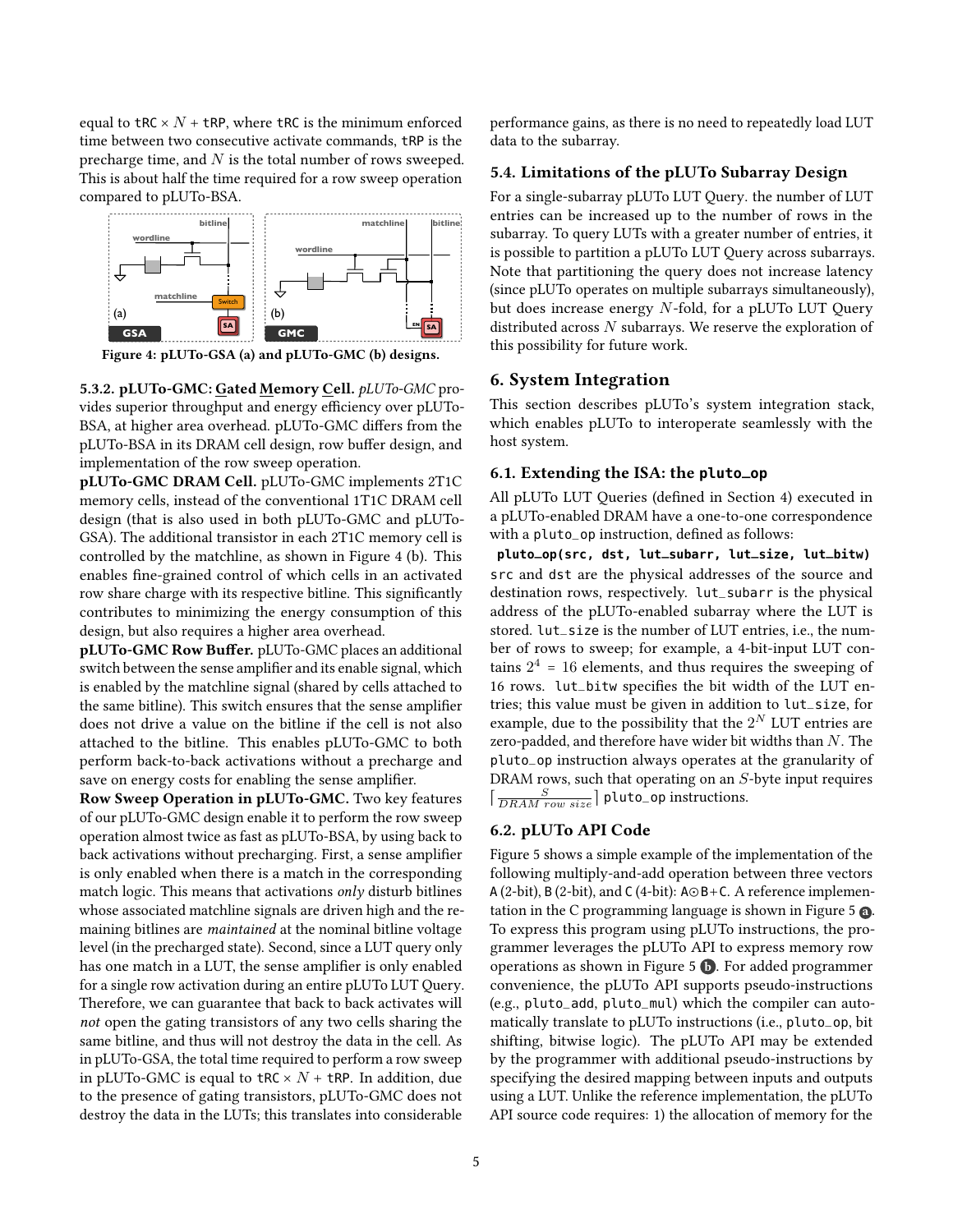<span id="page-5-0"></span>

Figure 5: The role of pLUTo's system integration stack, shown for the sample C code in @. The subsequent steps consist of:  $\odot$  implementation using the pLUTo API;  $\odot$  analysis of the data dependency graph;  $\odot$  execution of the pLUTo runtime library; **o** operation of the pLUTo controller to enable in-memory execution. For brevity, **a** only shows the conversion of the multiplication operation to the corresponding pLUTo operation. The same procedure should be performed for the addition.

input (A,B,C), temporary (tmp), and output (out) arrays; 2) the execution of the desired vectorized operations using the provided abstractions (for the current example, element-wise multiplication and element-wise addition). This programming paradigm is analogous to CPU/GPU SIMD programming.

## 6.3. Data Dependency Graph: Operation Analysis

For added programmer ease-of-use, the compiler analyses the data dependencies between pLUTo operands, and automatically determines 1) the DRAM row where they are stored, and2) the DRAM intra-row data layout (i.e., the alignment of input elements in the input row, and the position of the significant bits in each input element). An example of one such optimization process is shown in Figure  $5 \bullet$ , with the corresponding memory mapping depicted in Figure  $5\Theta$ . In the first stage of this example, 2-bit operands A and B are stored in the same subarray to perform a LUT-based element-wise multiplication. The 2 bits of information are stored in bits [3:2] for every byte of A; likewise, each element is stored in bits [1:0] for every byte of B. The intra-row data layout of these two operands allows them to be combined simply by performing an in-DRAM bitwise Ambit-OR [\[108\]](#page-12-15) operation. In the second stage, the result of the first pLUTo LUT Query is copied to the subarray where operand C is stored. A similar procedure then takes place again, this time combining the result of the previous operation (whose 4-bit values are stored in bits [3:0] of every byte in the memory row) with operand C (whose 4-bit values are stored in bits [7:4] of every byte in the memory row). The output of this 4-bit element addition is a 5-bit value, as shown in the final result of [Figure 5](#page-5-0)  $\odot$ . In general, three types of operations may be identified as a result of this analysis, which we now describe.

One-Shot Operations. Many common functions (e.g., arithmetic and nonlinear operations) can be directly expressed with LUTs. In such cases, it is possible to translate the API pseudo-instruction by 1) defining the function in question at compile time (e.g., the LUT to be used for color grading) 2) memoizing the results for all inputs, and 3) storing the ensuing results in a LUT. As a result, all inputs, outputs and LUTs can be allocated, instantiated, used, and deallocated automatically.

Two-Operand Functions. Another common type of operation involves the combination of two inputs. Consider the element-wise product of two vectors, as shown in the first pLUTo pseudo-instruction provided in [Figure 5](#page-5-0) b . As in the one-shot scenario, it is possible to perform a one-time effort to memoize all results for any possible input, and to perform the associated LUT queries. In this case, however, there is a challenge concerning ideal data mapping: since the inputs to the LUT must be derived by combining two independent source arrays (stored in different memory rows), an additional step is required to combine them. This step can be trivially per-formed with a bitwise OR operation if, as shown in [Figure 5](#page-5-0)  $\odot$ , the intra-byte alignment of the data in the two input vectors allows it. Therefore, one of the roles of the pLUTo compilation framework concerns the analysis of these data dependencies to determine the ideal mapping of data in advance. This is a well-understood problem in the domain of compilers (e.g., data dependency verification during register allocation  $[3]$ ), and it is therefore straightforward to derive mappings that optimize the in-memory movement of data for real-worldsized sequences of pLUTo operations. In situations where it is not possible to immediately obtain the ideal mapping, an additional bit shifting step is required prior to the execution of the OR-based combination step. Since pLUTo supports bit shifting operations using the intra-lane shifting design pro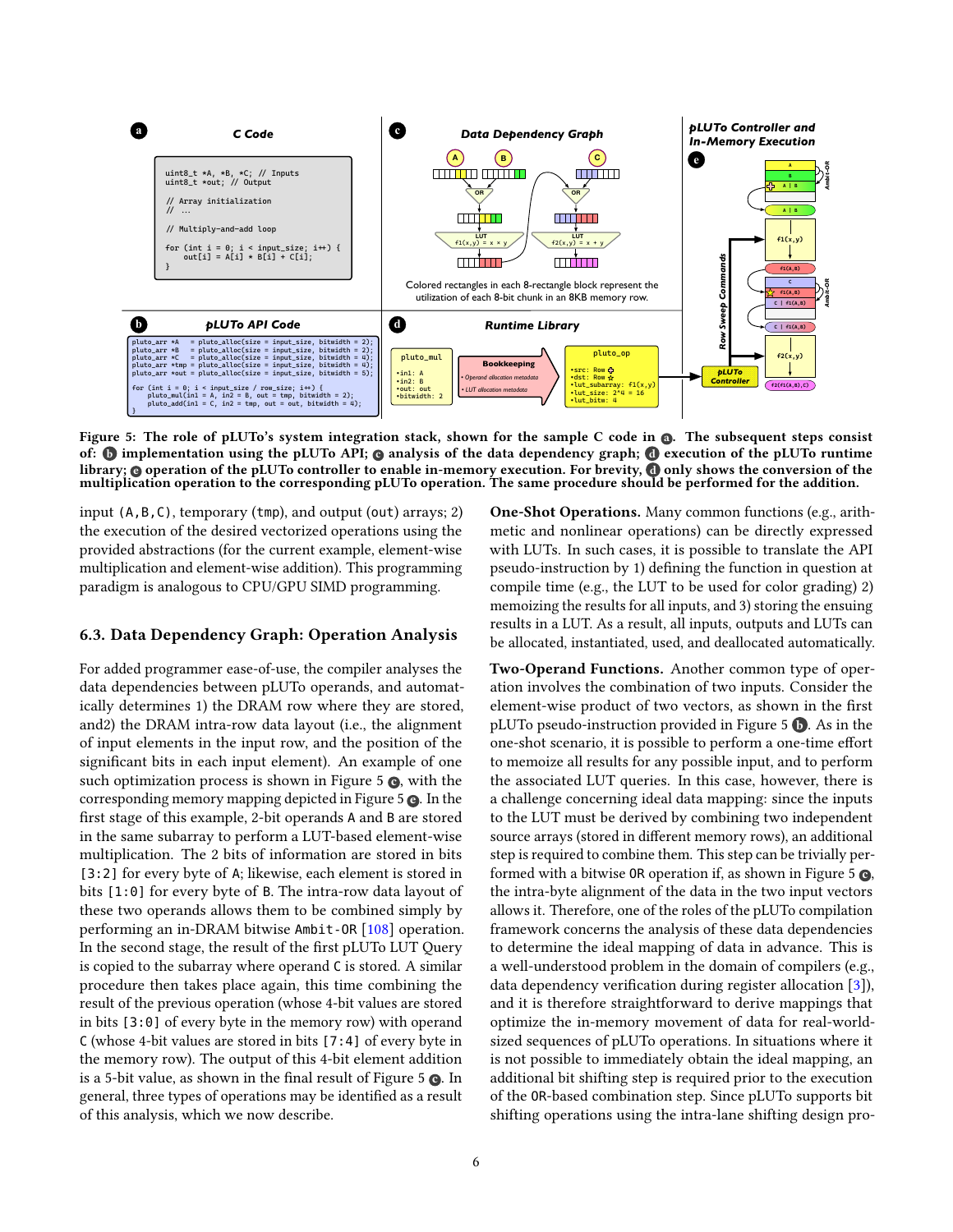posed in [\[83\]](#page-12-13), this operation can be performed *in-situ* with low overhead.

Early Termination of the Row Sweep. During the course of a pLUTo LUT Query, if all the LUTs to be queried contain fewer entries than the number of rows in the pLUTo-enabled subarray where they are stored, it is possible to reduce the latency and energy cost of the pLUTo LUT Query operation by terminating the row sweep early. In effect, the number of rows to sweep is determined by the bit width of each input element to be queried. One convenient upshot of this is that pLUTo performs especially well for querying small LUTs. Each increase of 1 bit per input element causes the LUTs to contain twice as many entries, and therefore approximately doubles the latency and energy consumption of the pLUTo LUT Query.

# 6.4. Data Dependency Graph: Source Data

As shown in [Figure 3](#page-3-0) and discussed in [Section 4,](#page-2-0) the pLUTo LUT Query requires that 1) the source row buffer, 2) the LUT subarray, and 3) the output row buffer be adjacent in memory. In addition, all input elements for a pLUTo LUT Query must reside in the same memory row.

For this reason, it is important to designate dedicated memory data structures to hold input/output data in a way that maximizes row utilization and, by extension, LUT utilization and operation efficiency. To this end, we define a custom memory allocation operation, the **pluto\_alloc**, which allocates memory addresses while considering the above requirements. This operation reserves space in memory for an operand, and to do so receives 1) the size of this operand, in bytes, and 2) the bitwidth of each vector element. The allocation procedure then ensures that the vectors are allocated starting from the beginning of a memory row, and that they are interleaved in memory in a way that ensures the preservation of free space for the storage of the LUTs where the pLUTo LUT Query will be performed.

#### 6.5. Data Dependency Graph: LUT Data

The LUTs associated with specific application segments that benefit from their use need to be loaded to the appropriate locations in DRAM. The ideal memory location for them is also determined as part of the data dependency graph analysis step. This is a four-step process: 1) identify the degree of parallelism supported by the memory; 2) coordinating the placement of LUT data such that it is in proximity to the subarrays that store source data; 3) compute the memory addresses for these LUTs, 4) copy the LUT contents to these memory locations upon application start-up, as soon as this data is available. The data to be stored in LUTs may become available in one of three ways:

Generation From Scratch. The first time a LUT is generated, all of its values must be computed from scratch. This procedure can be performed with lazy execution, for applications that require LUTs which cannot be pre-computed.

Loading From Memory. If a LUT already exists in memory, the most efficient way to reuse it is by copying it to the designated pLUTo-enabled subarray using LISA-RBM [\[30\]](#page-11-12). Loading From Secondary Storage. LUTs can be generated at compile-time and stored together with the application binary file. In this case, these LUTs can be loaded together with the application code from secondary storage into main memory at runtime, for example using a direct memory access (DMA) operation. We evaluate this process in [Section 8.5.](#page-9-0)

#### 6.6. Runtime Library

As shown in [Figure 5](#page-5-0)  $\odot$ , the runtime library translates the pLUTo pseudo-instructions it receives as input to pluto\_op instructions, which can be parsed by the pLUTo controller that issues the sequence of row sweep DRAM commands required to execute the pLUTo LUT Query. To achieve this, the runtime library holds bookkeeping records for 1) which operands, and 2) which LUTs are mapped in which memory locations. Using this information, this library is able to perform a direct translation to the {src, dst, lut\_subarray, lut\_size, lut\_bitwidth} tuple required to construct each atomic pluto\_op operation.

# 6.7. The pLUTo Controller

The pLUTo Controller, which is integrated in the DRAM controller, completes the pLUTo system integration stack by 1) enabling the pLUTo LUT Query operation mode for DRAM subarrays prior to the execution of pLUTo LUT Queries (this signals to the subarray that the match logic should be used, and that a row sweep sequence is about to take place), 2) translating pluto\_op operations to a sequence of DRAM activate and precharge commands, and 3) disabling the pLUTo LUT Query operation mode for DRAM subarrays upon completion of the operation (which ensures that these subarrays can once again be used exclusively for data storage and retrieval).

## 6.8. Limitations of the pLUTo System Integration Stack

Address Translation. Ensuring the physical proximity of the intervening source, LUT and destination memory addresses associated with a pLUTo LUT Query requires knowledge of their corresponding physical addresses. This challenge can be overcome with the use of our proposed pluto\_alloc operation, which ensures the correct layout and placement of data in memory. The operating system can be made aware of the physical mapping of the involved memory subarrays, banks and ranks, either 1) by employing the help of a memory controller which is able to provide this information as required, or 2) with an a priori reverse-engineering effort that allows the memory mapping scheme to be recover (e.g., as proposed by [\[23\]](#page-11-14)). Since the memory allocations are registered in the CPU's TLB (given that the pLUTo instructions are issued to the pLUTo controller by the CPU), the CPU cannot overwrite pLUTo-specific data, since the two co-exist in the same memory address space.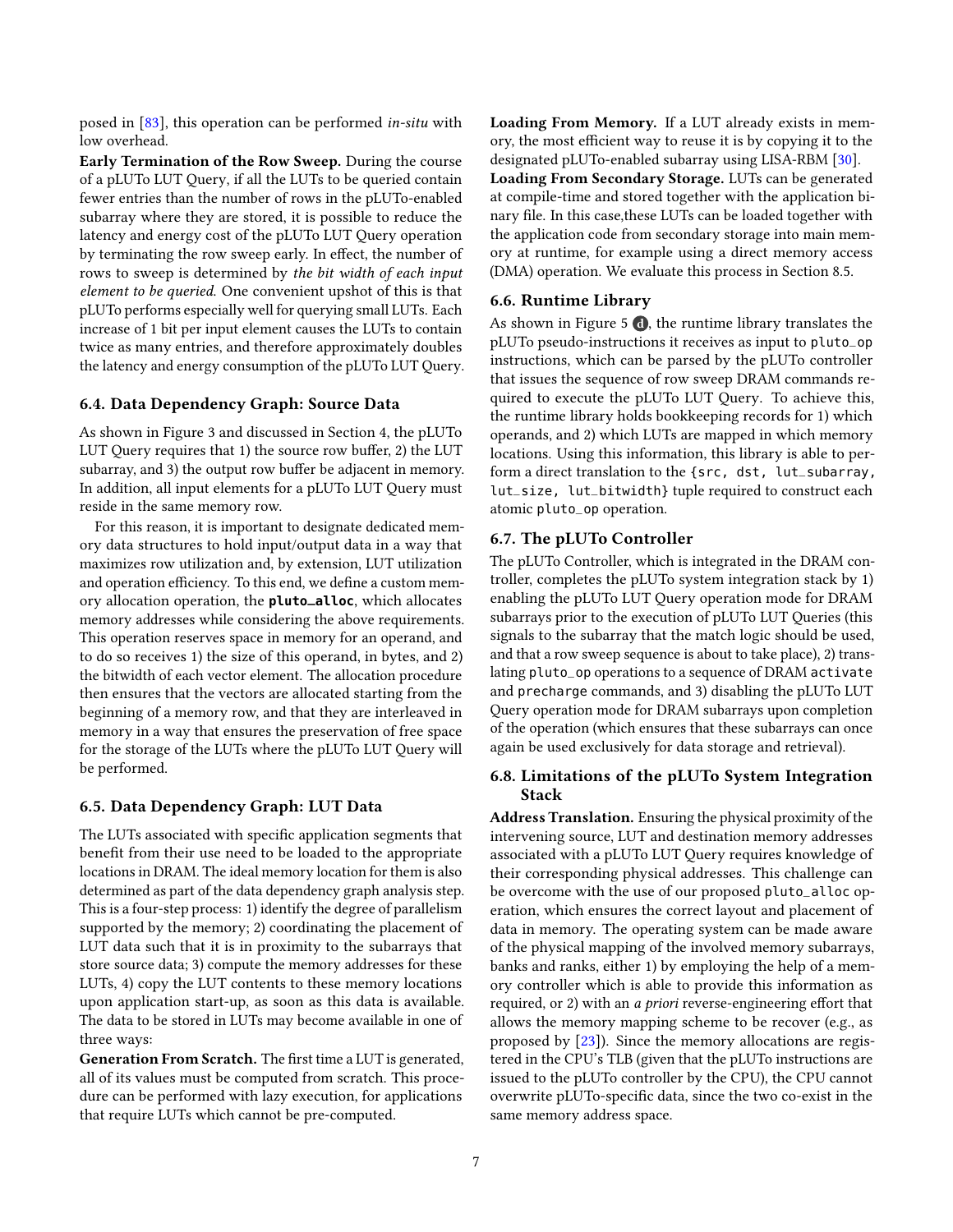Coherence. pLUTo does not provide a mechanism to enforce coherence between the data stored in pLUTo subarrays and the data stored in other locations in the system (e.g., CPU caches, GPU memory, accelerator memory, secondary storage). For this reason, coherence is managed implicitly, by locking any CPU-side changes to data structures which are currently allocated to pLUTo. This is analogous to prior mechanisms in GPU programming [\[29,](#page-11-15) [123\]](#page-13-5).

## 7. Methodology

We evaluate the three proposed designs of pLUTo (pLUTo-GSA, pLUTo-BSA and pLUTo-GMC). Our implementations assume the parallel operation of 16 subarrays with 8 kB row buffers for DDR4 pLUTo and 512 subarrays with 256 B row buffers for 3D-stacked (HMC-based [\[100\]](#page-12-11)) pLUTo. Despite the difference in subarray count and row buffer size between the DDR4 and 3DS configurations, they provide the same effective parallelism at the operation level, and therefore constitute comparable design points. We compare the performance of each pLUTo configuration against four baselines: 1) a stateof-the-art CPU implementation, 2) a state-of-the-art GPU implementation, 3) an implementation in a near-data processing (NDP) accelerator, 4) an implementation in an FPGA.

#### 7.1. Evaluation Frameworks

We evaluate the CPU and GPU baselines on real systems. We evaluate the FPGA baseline using high-level synthesis (HLS) implementations of the evaluated workloads, created with Vitis 2020.1 [\[126\]](#page-13-6) and Vivado 2020.1 [\[127\]](#page-13-7), and perform a post-synthesis simulation for a state-of-the-art Xilinx Zynq UltraScale ZCU102 FPGA [\[125\]](#page-13-4). For the evaluation of the NDP baseline, we simulate an HMC-based system [\[62\]](#page-12-7) with support for bulk bitwise operations as described in  $[108]$ , and shifting as described in  $[83]$ . We simulate various configurations of pLUTo on both DDR4 [\[65\]](#page-12-24) and HMC [\[62\]](#page-12-7) memory models using a custom-built simulator, which we plan to release under an open source license. Our simulator estimates the performance of pLUTo operations by parsing the sequence of memory commands required to perform them and enforcing the memory's timing parameters. The simulator then outputs the total time elapsed to complete the sequence of commands, as well as the energy consumption of the memory during the course of the operation. We evaluate the energy consumption and area overhead of pLUTo configurations using CACTI 7 [\[22\]](#page-11-16) DDR4 and HMC models. These models supply the energy consumption of each memory command and the area of each memory component. Using these values, we extrapolated pLUTo's energy consumption and area overhead by considering the transistor count associated with the logic required to implement its functionality, including 1) the addition of the match logic, 2) modifications to the subarray architecture and memory controller, and 3) the addition of the pLUTo controller. Table [2](#page-7-0) shows the main parameters that we use in our evaluations.

Table 2: System configuration for simulations.

<span id="page-7-0"></span>

| Parameter           | Configuration                                     |  |  |
|---------------------|---------------------------------------------------|--|--|
| Processor           | Intel Xeon Gold 5118 [63]                         |  |  |
| Last-Level Cache    | 64-Byte cache line, 8-way set-associative, 16.5MB |  |  |
|                     | DDR4 2400MHz, 8GB, 1-channel, 1-rank, 4-bank      |  |  |
| Main Memory         | groups, 4-banks per bank group, 512 rows per      |  |  |
|                     | subarray, 8 kB per row                            |  |  |
| Main Memory Timings | 17-17-17 (14.16 ns)                               |  |  |
| GPU                 | NVIDIA GeForce RTX 2080 Ti [91]                   |  |  |
|                     | HMC Model [62], 1.25 GHz on-die core clock,       |  |  |
| <b>NDP</b>          | 10 W on-die core TDP, with support for bitwise    |  |  |
|                     | operations $[108]$ and bit shifting $[83]$ .      |  |  |
| <b>FPGA</b>         | Zyng UltraScale+ MPSoC ZCU102 [125]               |  |  |
| pLUTo               | 16-subarray parallelism unless stated otherwise   |  |  |

#### 7.2. Workloads

[Table 3](#page-7-1) shows the names and characteristics of the workloads we analyze. Many of these workloads require the execution of operations which cannot be executed trivially using existing Processing-using-Memory designs, and which pLUTo implements using LUT-based computing. Examples of these challenging operations include 1) substitution tables, as required by cipher algorithms such as Salsa20 and VMPC, 2) polynomial division, required by the CRC algorithm, and 3) image binarization, which in prior bulk bitwise accelerator proposals require several bit masking steps and large sequences of bitwise logical operations. All workloads used 100MB of input data except when stated otherwise in the table below. We determined this size to be representative for modern applications while simultaneously highlighting the limitations of the existing memory hierarchy by limiting the cache utilization. For this input size, the relative time spent loading LUTs relative to computation is about 2.5%.

Table 3: Evaluated workloads.

<span id="page-7-1"></span>

| Name                                                     | <b>Parameters</b>             |  |  |
|----------------------------------------------------------|-------------------------------|--|--|
| Vector Addition, LUT-based [117]                         | Element width: 4 bits         |  |  |
| Vector Point-Wise Multiplication [117]                   | Q Format: Q1.7, Q1.15         |  |  |
| Bitwise Logic (NOT, AND, OR, XOR, XNOR) # LUT entries: 4 |                               |  |  |
| <b>Bit Counting</b>                                      | BC-4: 4 bits, 16-entry LUT;   |  |  |
|                                                          | BC-8: 8 bits, 256-entry LUT   |  |  |
| CRC-8/16/32 [120]                                        | Packet size: 128 bytes        |  |  |
| Salsa20 [24], VMPC [136]                                 | Packet size: 512 bytes        |  |  |
|                                                          | 3-channel 8-bit image, 936000 |  |  |
| <b>Image Binarization</b>                                | pixels; threshold: 50%        |  |  |
| Color Grading                                            | One 3-channel 8-bit image,    |  |  |
|                                                          | 936000 pixels; 8-bit to 8-bit |  |  |

## <span id="page-7-2"></span>8. Evaluation

In this section, we evaluate pLUTo's correct operation [\(Sec](#page-8-0)[tion 8.1\)](#page-8-0), performance [\(Section 8.2\)](#page-8-1), energy efficiency [\(Sec](#page-8-2)[tion 8.3\)](#page-8-2), and area overhead [\(Section 8.4\)](#page-8-3). We also carry out performance sensitivity analyses to understand the cost of loading LUTs [\(Section 8.5\)](#page-9-0). Finally, we discuss how pLUTo compares to prior works [\(Section 8.6\)](#page-9-1).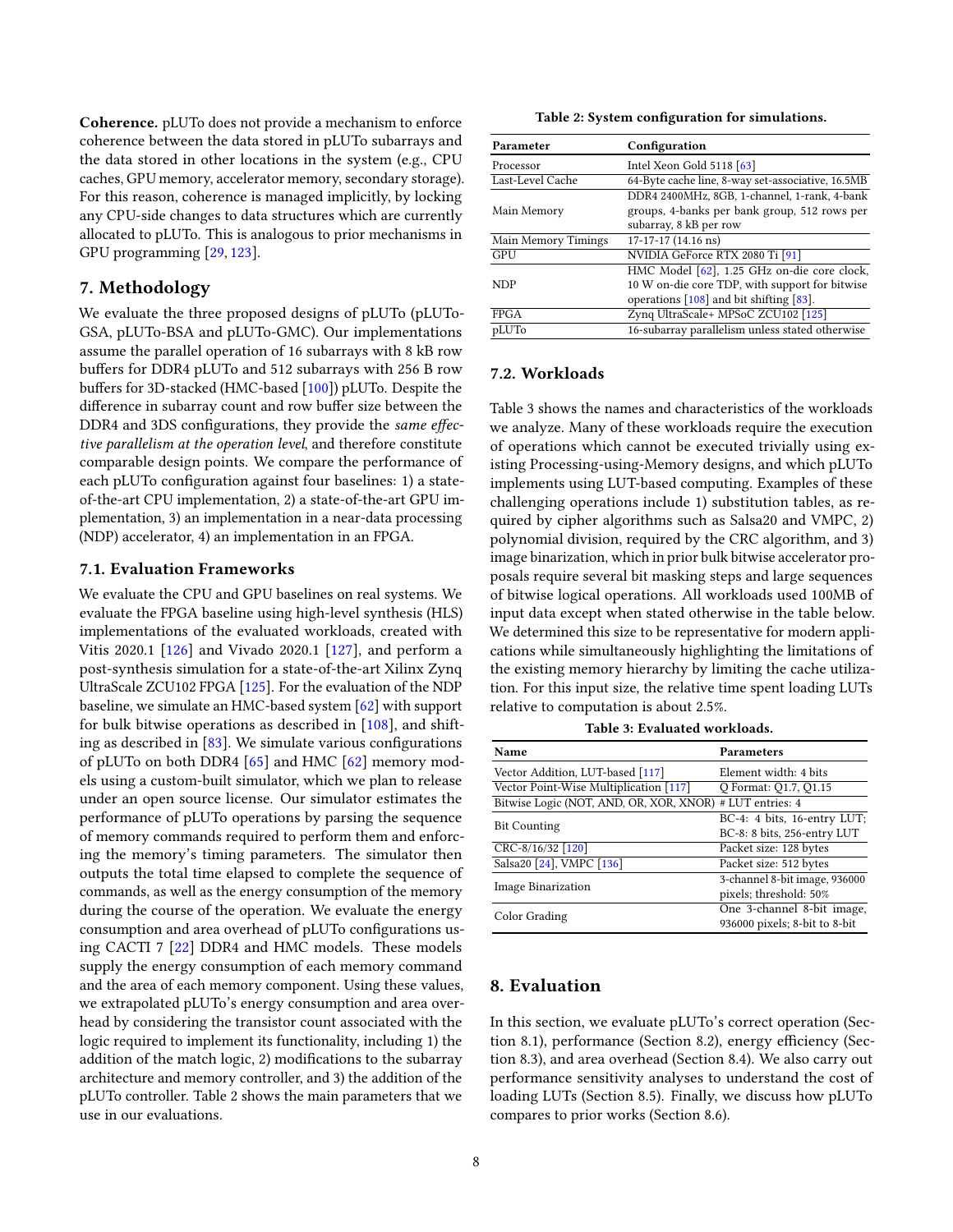## <span id="page-8-0"></span>8.1. SPICE Simulation

We carried out circuit-level SPICE simulations using DRAM cell models to verify the correct functionality of pLUTo. Our results show that the proposed changes do not introduce errors in DRAM operation. The observed disturbances to the final voltage in the bitline after the activation of a row correspond to 0.9% of the reference value.

#### <span id="page-8-1"></span>8.2. Performance

[Figure 6](#page-8-4) plots absolute speedups relative to the CPU, GPU, and NDP baselines for the considered pLUTo design points. We make three key observations. First, we observe that, for the DDR4 (3DS) implementation, the pLUTo-BSA/pLUTo-GMC designs outperform the GPU baseline by 1.53× (2.12×) / 18.38 $\times$  (25.52 $\times$ ), and the NDP baseline by 3.02 $\times$  (4.20 $\times$ ) / 36.34× (50.52×), respectively; pLUTo-GSA (both DDR4- and 3DS-based) performs comparably to the GPU and outperforms the NDP baseline. Second, we observe that the 3DS-based pLUTo consistently outperforms its DDR4 counterparts, due to HMC's lower value of tRC and therefore faster overall lut querying times. Third, we observe that the CRC workloads show the least overall benefit from execution in pLUTo. The speedup in these workloads is bottlenecked by a serial reduction step, which must be performed in the CPU (2D pLUTo) or in the logic layer (pLUTo-3DS). Nevertheless, the acceleration of the parallel portion of the CRC workloads still allows nearly all pLUTo design points to achieve performance comparable to that of the GPU baseline.

<span id="page-8-4"></span>

Figure 6: Speedup of GPU, NDP, and pLUTo relative to the baseline CPU. pLUTo parallelizes operations across 16 subarrays. The y-axis uses a logarithmic scale; higher is better.

8.2.1. Performance per Area. [Figure 7](#page-8-5) shows the speedup per unit area of each pLUTo configuration, relative to the CPU, NDP, and GPU baselines. Area values for the CPU/GPU baselines refer to total chip area for each of these devices, while area values for the NDP baselines refer to the total area available in the logic layer of 3D-stacked memories (4.4 *mm*<sup>2</sup> per vault in HMC-like devices [\[26,](#page-11-2) [27,](#page-11-18) [62\]](#page-12-7)). We make three key observations. First, all pLUTo designs outperform the GPU and NDP, on average. This improvement is considerably greater than the one observed in [Figure 6,](#page-8-4) when normalized to the area of each design. Second, the performance improvement of pLUTo-3DS is less noticeable in this plot. This leads to the observation that the performance of pLUTo is roughly proportional to the area of the memory technology in which it is implemented, at least for the well-established DDR4 and HMC memory technologies considered in our evaluation. Third, we especially observe improvements for the most memoryintensive workloads, which for this set are Salsa20 and VMPC. This demonstrates the benefit of performing computation inmemory for workloads that are especially data-intensive.

<span id="page-8-5"></span>

Figure 7: Normalized speedup of GPU, NDP, and pLUTo relative to CPU. pLUTo parallelizes operations across 16 subarrays. The y-axis uses a logarithmic scale; higher is better.

8.2.2. Comparison with FPGA. FPGAs often provide superior performance and energy efficiency. Since they implement logic functionality using LUTs, as pLUTo does, it is important to compare the performance of the two approaches. Figure [8](#page-8-6) shows performance of pLUTo compared to the baseline FPGA implementation. We observe that pLUTo is able to outperform the baseline in this scenario for all considered workloads. As expected, the greatest gains are observed for workloads that rely on smaller LUTs (e.g., BC4, ImgBin), and the smallest gains correspond to operations with large input bit widths (e.g., MUL16).

<span id="page-8-6"></span>

Figure 8: pLUTo speedup relative to FPGA baseline.

# <span id="page-8-2"></span>8.3. Energy Efficiency

Figure [9](#page-9-2) shows the energy efficiency achieved when executing each of the evaluated workloads on different pLUTo configurations. We report the energy consumption for the GPU and NDP baselines, and for all proposed 2D and 3D pLUTo designs. We make two key observations. First, the average energy consumption of the GPU implementation is higher than pLUTo, but lower than pLUTo-3DS. This is because HMC memory is comprised of smaller rows, which increases the overall number of activations required and consequently, the overall energy consumption. Second, we observe that pLUTo is able to outperform the GPU for most simple operations (e.g., ImgBin), but falls short as operation complexity increases (e.g., CRC). This trend is consistent with our observations relative to workload performance discussed earlier in this section.

#### <span id="page-8-3"></span>8.4. Area Overhead

[Table 4](#page-9-3) shows a breakdown of the estimated area overheads, per DRAM component. These estimates are derived from transistor counts and the area models of CACTI 7 [\[22\]](#page-11-16).

pLUTo-BSA. We estimate that the sense amplifier switch and FF (shown in [Figure 2](#page-2-0) (c)) incur a 60% area overhead for the sense amplifiers. The total overhead of pLUTo-BSA is 16.7% of the DRAM chip area.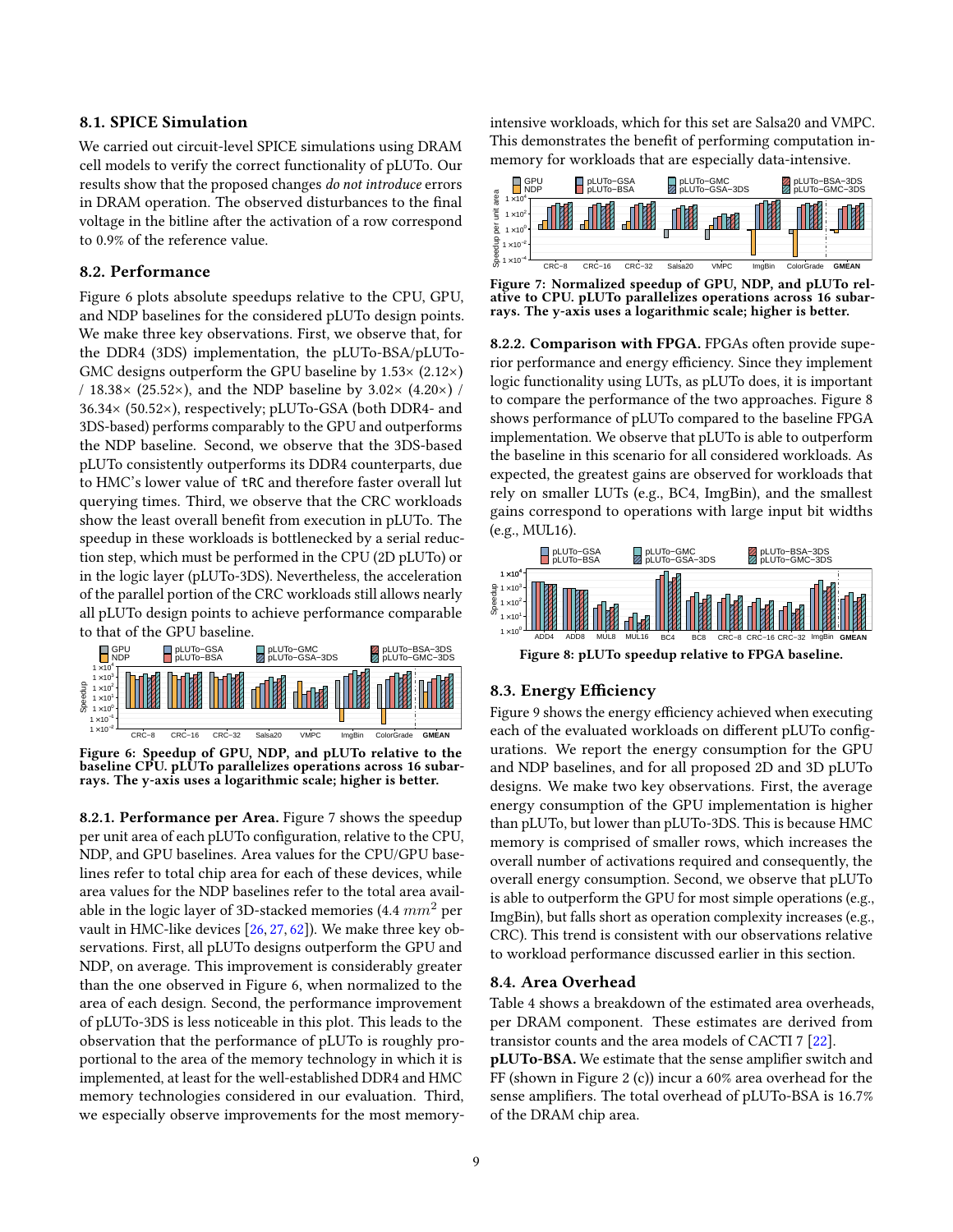<span id="page-9-2"></span>

Figure 9: Energy efficiency of GPU, NDP, and pLUTo compared to the baseline CPU. pLUTo parallelizes operations across 16 subarrays. The y-axis uses a logarithmic scale; higher is better.

pLUTo-GMC. The estimated area overhead per 2T1C DRAM cell (shown in [Figure 4](#page-4-0) (a)) is 25%. The total area overhead of pLUTo-GMC is 23.1% of the DRAM chip area.

pLUTo-GSA. The estimated area overhead of the switch (shown in [Figure 4](#page-4-0) (b)) is  $20\%$  of the area of a sense amplifier, per bitline. The total area overhead of pLUTo-GSA is 10.2% of the DRAM chip area.

<span id="page-9-3"></span>Table 4: Area breakdown of a commodity DRAM chip and of the three pLUTo designs (GSA, BSA, GMC).

|               |                        | <b>DRAM</b> | pLUTo-GSA   | pLUTo-BSA  | pLUTo-GMC   |  |
|---------------|------------------------|-------------|-------------|------------|-------------|--|
| $\widehat{z}$ | <b>DRAM Cell</b>       | 45.23       | 45.23       | 45.23      | 56.53       |  |
| mm)<br>Area   | <b>Local WL Driver</b> | 12.45       | 17.06       | 17.06      | 17.06       |  |
|               | <b>Sense Amplifier</b> | 11.39       | 13.67       | 18.23      | 11.39       |  |
|               | Other                  | 1.16        | 1.49        | 1.49       | 1.49        |  |
|               | Total                  | 70.23       | 77.44       | 82.00      | 86.47       |  |
|               |                        |             | $(+10.2\%)$ | $(+16.7%)$ | $(+23.1\%)$ |  |

#### <span id="page-9-0"></span>8.5. LUT Loading Overhead

[Figure 10](#page-9-4) shows the fraction of total computation time spent loading LUT data (y-axis), relative to the total volume of data that is queried (x-axis). For example, to query around 20 MB worth of data from scratch (x-axis), roughly 10% of the execution time would be spent loading the data into memory (y-axis), and 90% of the execution time would be spent performing pLUTo LUT Queries. We make two key observations. First, we observe that it is sufficient to process 1.9 MB of data  $(\blacklozenge$  in [Figure 10\)](#page-9-4) for the LUT loading time to equal the LUT query time. Second, we observe that, as the volume of data to be processed increases, the fraction of time spent loading the LUTs into memory quickly decreases. For example, for 120 MB ( $\triangle$  in [Figure 10\)](#page-9-4), the fraction of time spent with LUT loading is about 2%.

<span id="page-9-4"></span>

Figure 10: Fraction of time spent setting up LUTs as a function of the volume of data to be queried.

#### <span id="page-9-1"></span>8.6. Comparison With Prior Works

As summarily demonstrated in [Table 5](#page-9-5) and discussed in [Sec](#page-2-3)[tion 3,](#page-2-3) prior PuM architectures (e.g., [\[34,](#page-11-10) [83,](#page-12-13) [108\]](#page-12-15)) achieve very high throughput and energy efficiency, but do so while supporting a very limited range of operations. These works are

able to address this limitation by exploiting alternatives to conventional bit-parallel algorithms. For example, it is possible to efficiently realize arithmetic operations in Ambit  $[108]$  using bit-serial algorithms. Nevertheless, we argue that the additional flexibility afforded by pLUTo's native support for LUT operations allows it to outperform prior PuM architectures in meaningful and substantive ways. We substantiate this claim with [Table 5,](#page-9-5) which shows the time for each of a set of operations of interest, under each of the architectures mentioned above. In each case, we assume the use of ideal data layouts and report the best-case achievable performance for each design. For example, in the case of bitwise operations between input sets A  $(a_1a_2...')$  and B  $(b_1b_2...')$ , under the LUT-based paradigm all input operands are shuffled ( $'a_1b_1a_2b_2...$ ), and for all prior PuM designs input sets A and B are ideally stored in two separate memory rows. We note that changes at the system level are required to support the ideal data mapping schemes that maximize pLUTo's performance. To maximize fairness, the memory capacity for each design is such that the area overheads for all designs remain in a narrow range similar to the overhead of commodity DRAM devices.

<span id="page-9-5"></span>Table 5: Comparison of operations supported by pLUTo against prior PuM works. We report values for the pLUTo-BSA implementation, operating in parallel across 4 subarrays. Performance per area and energy efficiency values are normalized to pLUTo-BSA.

|                                                | <b>Ambit</b> [108]       | SIMDRAM <sup>[54]</sup> | LAcc $[34]$              | <b>DRISA</b> [83] | pLUTo  |
|------------------------------------------------|--------------------------|-------------------------|--------------------------|-------------------|--------|
| Capacity                                       | 8 GB                     | 8 GB                    | 8 GB                     | 2 GB              | 8 GB   |
| Area $(mm^2)$                                  | 61.0                     | 61.1                    | 54.8                     | 65.2              | 70.5   |
| Power $(W)$                                    | 5.3                      | 5.3                     | 5.3                      | 98.0              | 11     |
| $\overline{\text{NOT}(ns)}$                    | 135.0                    | 135.0                   | 135.0                    | 207.6             | 105.0  |
| AND $(ns)$                                     | 270.0                    | 270.0                   | 270.0                    | 415.2             | 165.0  |
| OR(ns)                                         | 270.0                    | 270.0                   | 270.0                    | 415.2             | 165.0  |
| XOR(ns)                                        | 585.0                    | 585.0                   | 450.0                    | 691.9             | 165.0  |
| XNOR(ns)                                       | 585.0                    | 585.0                   | 450.0                    | 691.9             | 165.0  |
| Performance Per Area<br>(higher is better)     | 0.54                     | 0.54                    | 0.67                     | 0.37              | 1.00   |
| <b>Energy Efficiency</b><br>(higher is better) | 0.54                     | 0.54                    | 0.67                     | 0.02              | 1.00   |
| 4-bit Addition (ns)                            | 5081.0                   | 1585.0                  | 1142.3                   | 1756.5            | 1920.0 |
| 4-bit Multiplication $(ns)$                    | 19065.0                  | 7451.0                  | 5365.4                   | 8250.1            | 1920.0 |
| 4-bit Bit Counting (ns)                        | 2936.0                   | 1156.0                  | $\overline{a}$           | 6649.9            | 120.0  |
| 8-bit Bit Counting (ns)                        | 6901.0                   | 2696.0                  | $\overline{a}$           | 13580.0           | 1920.0 |
| Performance Per Area<br>(higher is better)     | 0.34                     | 0.45                    | $1.00*$                  | 0.17              | 1.00   |
| <b>Energy Efficiency</b><br>(higher is better) | 0.69                     | 0.94                    | $2.00*$                  | 0.02              | 1.00   |
| 6-bit to 2-bit LUT Query (ns)                  | $\overline{a}$           | ٠                       | $\overline{a}$           | ÷                 | 480.0  |
| 8-bit to 8-bit LUT Query (ns)                  | $\overline{\phantom{0}}$ | ٠                       | $\overline{\phantom{0}}$ | ٠                 | 1920.0 |
| Binarization $(ns)$                            | $\overline{a}$           | $\overline{a}$          | $\overline{\phantom{0}}$ | $\overline{a}$    | 1920.0 |
| Exponentiation $(ns)$                          | $\overline{a}$           |                         | $\overline{\phantom{0}}$ | -                 | 1920.0 |

− indicates that the operation is not supported by the proposed mechanism. ∗ indicates that the result was obtained from partial data.

We draw three key conclusions from [Table 5.](#page-9-5) First, we observe that due to their complexity some operations (e.g., binarization, exponentiation) cannot be implemented in a time-efficient manner using any prior designs. In pLUTo, it is possible to perform exponentiation with high efficiency when operating on small bit widths (for best results, up to 8 bits). Second, we observe that pLUTo performs bitwise logic operations at rates that match or exceed those of all prior works. This result is consequential since it shows that, with proper data alignment, LUT-based computing outperforms even specialized designs. Third, we observe that pLUTo consistently outperforms all three other approaches for most of the con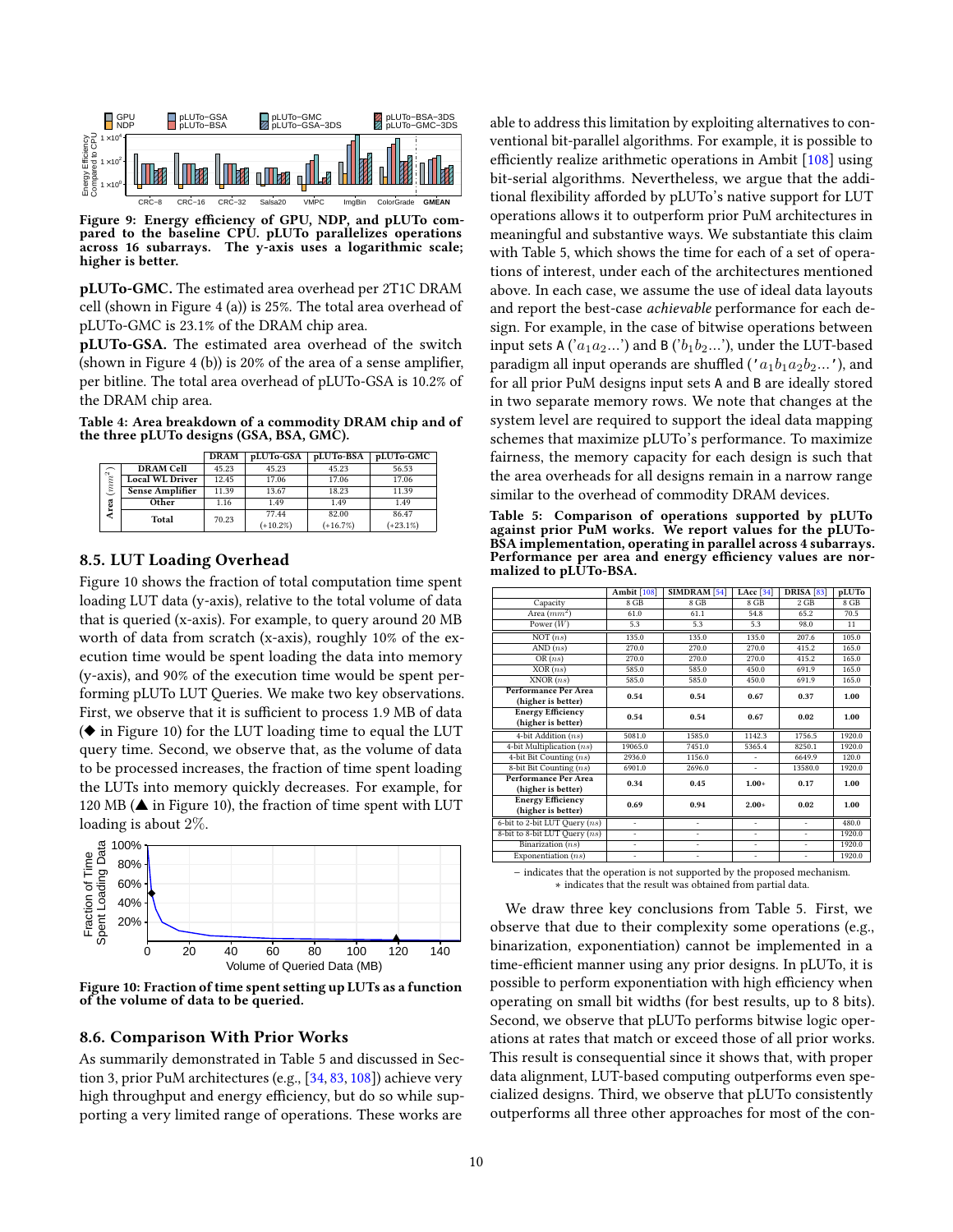sidered operations, in performance (absolute and normalized to area) as well as in energy efficiency. This improvement is not universal: for instance, pLUTo slightly lags behind all baselines in the case of 4-bit addition.

## 9. Case Study: Binary Neural Networks

As shown in [Section 8,](#page-7-2) pLUTo is especially well-suited for executing limited-precision operations efficiently, since these operations can be expressed using small LUTs. Building on this observation, in this section we validate the applicability of pLUTo for quantized neural networks, an emerging machine learning application. As a proof-of-concept, we evaluate a quantized version of the LeNet-5 network to classify digits from the MNIST dataset. The inference times for CPU, GPU and pLUTo are shown in [Table 6.](#page-10-0) For this evaluation, the CPU is unchanged from [Table 2;](#page-7-0) the GPU is a servergrade NVIDIA P100, commonly used for machine learning applications, with 16GB of dedicated memory. We make two key observations. First, pLUTo-16 outperforms both the CPU  $(10\times, 30\times$  for 1-bit, 4-bit), the GPU  $(2\times, 7\times)$  and the FPGA  $(6\times, 19\times)$  in inference time. This is because pLUTo operations on reduced bit width data are especially efficient, since they can be performed in-place as a short sequence of DRAM commands. Second, pLUTo-16 also achieves considerable energy savings over both the CPU (110×, 109×), the GPU (80×,  $81\times$ ) and the FPGA (15 $\times$ , 16 $\times$ ), for both 1- and 4-bit precision. This reduction can be attributed to the overall mitigation in data movement, since most operations are performed in-place. These results strengthen the case for the use of pLUTo in heavily energy-constrained devices, such as IoT and other edge devices.

<span id="page-10-0"></span>Table 6: LeNet-5 inference times (in *µs*) and energy (in mJ) for CPU, GPU, FPGA and pLUTo.

| Bit    | Accuracv | CPU  |        | GPU  |        | <b>FPGA</b> |        | pLUTo-BSA-16 |               |
|--------|----------|------|--------|------|--------|-------------|--------|--------------|---------------|
| Width  | 68       | Time | Energy | Time | Energy | Time        | Energy |              | Time   Energy |
| . bit  | 97.4%    | 249  | 2.2    | 56   | 1.0    | 141         | 0.3    | 23           | 0.02          |
| 4 bits | 99.1 %   | 997  |        | 224  | 6.5    | 563         |        | 30           | 0.08          |

## 10. Related Work

To our knowledge, pLUTo is the first work to propose a mechanism to enable the efficient bulk querying of LUTs inside DRAM to enable the PuM-based execution of complex operations. In this section, we describe relevant prior works.

Processing-using-Memory (PuM). Many prior works propose various forms of compute-capable memory [\[1,](#page-11-19) [2,](#page-11-20) [4](#page-11-21)[–21,](#page-11-22) [25,](#page-11-23) [27,](#page-11-18) [30,](#page-11-12) [31,](#page-11-24) [33,](#page-11-5) [34,](#page-11-10) [36,](#page-11-25) [38–](#page-11-26)[46,](#page-11-6) [48,](#page-11-0) [49,](#page-11-27) [51,](#page-11-28) [53–](#page-11-29) [61,](#page-12-27) [67,](#page-12-28) [70](#page-12-19)[–73,](#page-12-29) [76–](#page-12-30)[78,](#page-12-31) [81–](#page-12-32)[84,](#page-12-33) [86,](#page-12-34) [90,](#page-12-35) [94–](#page-12-36)[97,](#page-12-37) [102–](#page-12-38)[104,](#page-12-39) [106–](#page-12-14) [112,](#page-12-40) [115,](#page-13-11) [118,](#page-13-12) [124,](#page-13-13) [128](#page-13-14)[–133,](#page-13-15) [135\]](#page-13-16). All these approaches provide significant performance and energy improvements, but focus only on a reduced set of operations, e.g. data movement [\[30,](#page-11-12) [107\]](#page-12-41), bulk bitwise operations [\[1,](#page-11-19) [84,](#page-12-33) [108,](#page-12-15) [128\]](#page-13-14) or neural network acceleration [\[33,](#page-11-5) [34,](#page-11-10) [38,](#page-11-26) [83\]](#page-12-13). By combining the in-memory pLUTo LUT Query with the fast and efficient bitwise logic and shifting operations enabled by these prior works, pLUTo provides support for a much greater range of operations. While pPIM [\[114\]](#page-12-18) and LAcc [\[34\]](#page-11-10), for example, leverage dedicated LUT hardware for neural network acceleration, the pLUTo LUT Query is suitable for a greater range of operations (by supporting wider input-output configurations, with greater throughput and efficiency.) In contrast to pPIM and LAcc, DRAF [\[47\]](#page-11-11) employs a DRAM-based FPGA-like LUT-based computing paradigm. DRAF outperforms FPGA execution in area and energy efficiency, but lags behind in throughput and latency. In contrast, pLUTo enables high-throughput LUT queries, without compromising energy efficiency. Furthermore, pLUTo subarrays can operate as a conventional storage medium when not partaking in a pLUTo LUT Query, so there is no compromise in DRAM capacity, aside from the area increase for the modifications required by pLUTo.

Processing-near-Memory (PnM). 3D-stacked memories [\[2,](#page-11-20) [28,](#page-11-30) [69,](#page-12-42) [98,](#page-12-43) [134\]](#page-13-17) are an emerging technology that enables the vertical stacking of memory layers coupled to a logic layer. This technology provides higher bandwidth compared to 2D DRAM. pLUTo is a complementary technology to 3D-stacked memory: indeed, the two can be combined, as shown in [Sec](#page-7-2)[tion 8.](#page-7-2)

# 11. Conclusion

We introduced pLUTo, a DRAM-based PuM architecture that enables the energy-efficient storage and bulk query of lookup tables. We build pLUTo based on the key observation that enabling in-DRAM LUT-based provides a flexible substrate to efficiently execute complex operations within DRAM. We provide (i) the hardware design of three different pLUTo architectures, each one targeting different performance metrics (i.e., throughput, energy, and area); and (ii) the required system integration support to enable the execution of in-DRAM pLUTo operations. We evaluate pLUTo against four different baseline systems using a broad range of applications. Our evaluation shows that pLUTo outperforms the baseline CPU-, GPU-, FPGA-, PnM- and PuM-based systems. We believe that the adoption of pLUTo in real systems will provide significant performance and energy improvements in applications designed to take advantage of it.

## Acknowledgments

We thank the anonymous reviewers of HPCA 2019, ICCD 2020, HPCA 2020, ISCA 2020, ISCA 2021, MICRO 2021, and ASPLOS 2022 for their valuable comments and feedback. We thank the SAFARI Research Group members for valuable feedback and the stimulating intellectual environment they provide. We acknowledge the generous gifts provided by our industrial partners: Google, Huawei, Intel, Microsoft, and VMware.

This work was funded in part by the Instituto de Telecomunicações and the Fundação para a Ciência e a Tecnologia (FCT), under grant number UIDB/50008/2020-UIDP/50008/2020.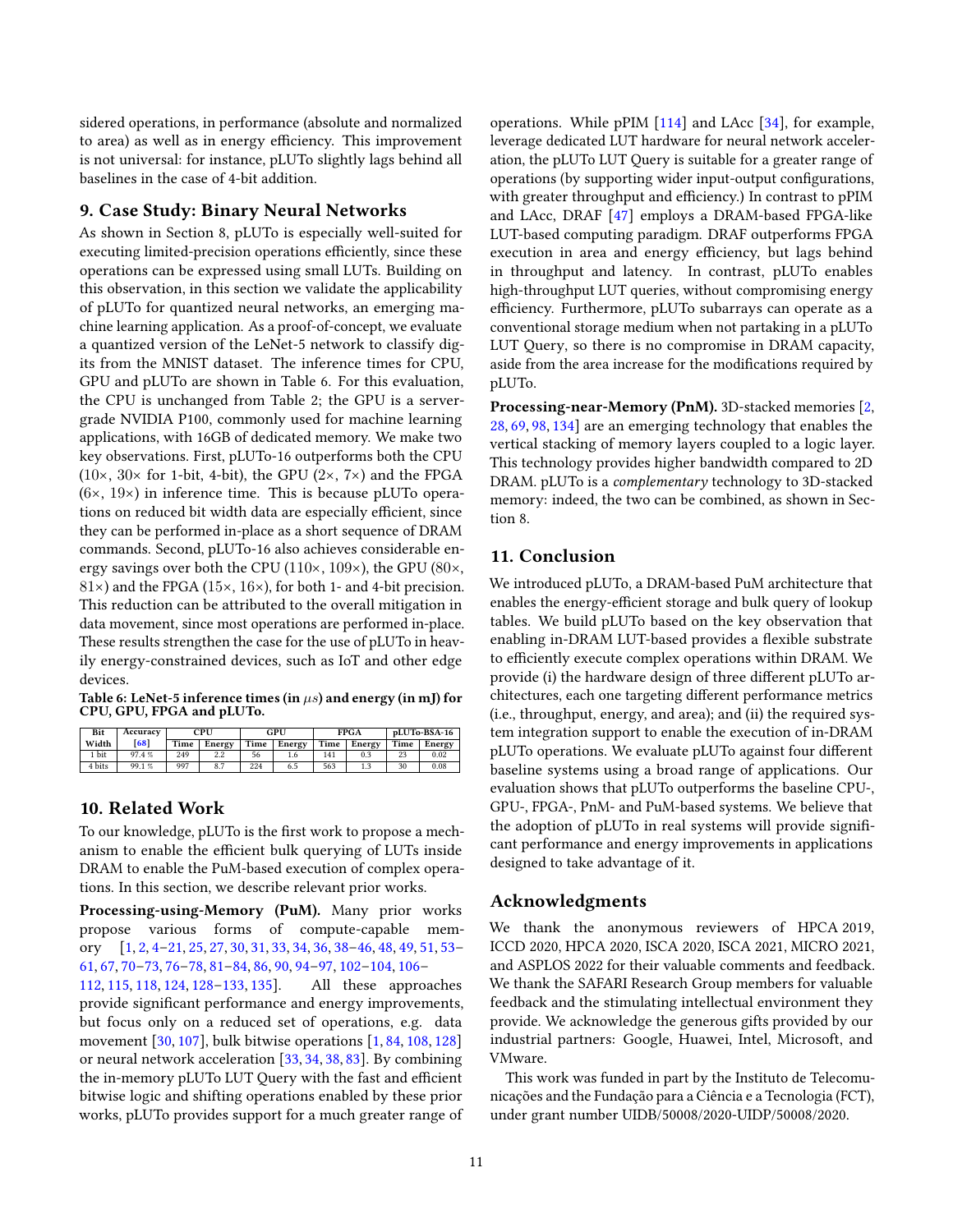#### References

- <span id="page-11-19"></span>[1] S. Aga, S. Jeloka, A. Subramaniyan, S. Narayanasamy, D. Blaauw, and R. Das, "Compute Caches," in HPCA, 2017.
- <span id="page-11-20"></span>[2] J. Ahn, S. Hong, S. Yoo, O. Mutlu, and K. Choi, "A Scalable Processing-In-Memory Accelerator For Parallel Graph Processing," in ISCA, 2015.
- <span id="page-11-13"></span>[3] A. V. Aho, R. Sethi, and J. D. Ullman, Compilers, Principles, Techniques. Addison Wesley, 1986.
- <span id="page-11-21"></span>[4] A. Akerib, A. Oren, E. Ehrman, and M. Meyassed, "Using Storage Cells To Perform Computation," 2012, US Patent 8,238,173.
- [5] S. Angizi, N. A. Fahmi, W. Zhang, and D. Fan, "PIM-Assembler: A Processing-In-Memory Platform For Genome Assembly," in DAC, 2020.
- [6] S. Angizi and D. Fan, "IMC: Energy-Efficient In-Memory Convolver For Accelerating Binarized Deep Neural Network," in NCS, 2017.
- [7] ——, "Deep Neural Network Acceleration In Non-Volatile Memory: A Digital Approach," in NANOARCH, 2019.
- [8] ——, "GraphiDe: A Graph Processing Accelerator Leveraging In-DRAM-Computing," in GLSVLSI, 2019.
- [9] --, "ReDRAM: A Reconfigurable Processing-In-DRAM Platform For Accelerating Bulk Bit-Wise Operations," in ICCAD, 2019.
- [10] S. Angizi, Z. He, N. Bagherzadeh, and D. Fan, "Design And Evaluation Of A Spintronic In-Memory Processing Platform For Nonvolatile Data Encryption," in *IEEE TCAD*, 2017.
- [11] S. Angizi, Z. He, and D. Fan, "Energy Efficient In-Memory Computing Platform Based On 4-Terminal Spin Hall Effect-Driven Domain Wall Motion Devices," in GLSVLSI, 2017.
- [12] --, "DIMA: A Depthwise CNN In-Memory Accelerator," in ICCAD, 2018.
- [13] ——, "PIMA-Logic: A Novel Processing-In-Memory Architecture For Highly Flexible And Energy-Efficient Logic Computation," in DAC, 2018.
- [14] ——, "ParaPIM: A Parallel Processing-In-Memory Accelerator For Binary-Weight Deep Neural Networks," in ASP-DAC, 2019.
- [15] S. Angizi, Z. He, F. Parveen, and D. Fan, "Rimpa: A New Reconfigurable Dual-Mode In-Memory Processing Architecture With Spin Hall Effect-Driven Domain Wall Motion Device," in ISVLSI, 2017.
- [16] --, "IMCE: Energy-Efficient Bit-Wise In-Memory Convolution Engine For Deep Neural Network," in ASP-DAC, 2018.
- [17] S. Angizi, Z. He, A. S. Rakin, and D. Fan, "CMP-PIM: An Energy-Efficient Comparator-Based Processing-In-Memory Neural Network Accelerator," in DAC, 2018.
- [18] S. Angizi, J. Sun, W. Zhang, and D. Fan, "Aligns: A Processing-In-Memory Accelerator For DNA Short Read Alignment Leveraging SOT-MRAM," in DAC, 2019.
- [19] ——, "GraphS: A Graph Processing Accelerator Leveraging SOT-MRAM,"  $\frac{1}{20}$  in *DATE*, 2019.
- -, "PIM-Aligner: A Processing-In-Mram Platform For Biological Sequence Alignment," in DATE, 2020.
- <span id="page-11-22"></span>[21] S. Angizi, W. Zhang, and D. Fan, "Exploring DNA Alignment-In-Memory Leveraging Emerging SOT-MRAM," in GLSVLSI, 2020.
- <span id="page-11-16"></span>[22] R. Balasubramonian, A. B. Kahng, N. Muralimanohar, A. Shafiee, and V. Srinivas, "Cacti 7: New Tools For Interconnect Exploration In Innovative Off-Chip Memories," in TACO, 2017.
- <span id="page-11-14"></span>[23] A. Barenghi, L. Breveglieri, N. Izzo, and G. Pelosi, "Software-Only Reverse Engineering Of Physical DRAM Mappings For Rowhammer
- <span id="page-11-17"></span>Attacks," in IVSW. IEEE, 2018.<br>[24] D. J. Bernstein, "Salsa20 Specification," [http://www.ecrypt.eu.org/](http://www.ecrypt.eu.org/stream/salsa20pf.html) [stream/salsa20pf.html,](http://www.ecrypt.eu.org/stream/salsa20pf.html) 2005.
- <span id="page-11-23"></span>[25] D. Bhattacharjee, R. Devadoss, and A. Chattopadhyay, "Revamp: Reram Based Vliw Architecture For In-Memory Computing," in DATE, 2017.
- <span id="page-11-2"></span>[26] A. Boroumand, S. Ghose, Y. Kim, R. Ausavarungnirun, E. Shiu, R. Thakur, D. Kim, A. Kuusela, A. Knies, P. Ranganathan, and O. Mutlu, "Google Workloads For Consumer Devices: Mitigating Data Movement Bottlenecks," in ASPLOS, 2018.
- <span id="page-11-18"></span>[27] A. Boroumand, S. Ghose, M. Patel, H. Hassan, B. Lucia, R. Ausavarungnirun, K. Hsieh, N. Hajinazar, K. T. Malladi, H. Zheng et al., "Conda: Efficient Cache Coherence Support For Near-Data Accelerators," in ISCA, 2019.
- <span id="page-11-30"></span>[28] A. Boroumand, S. Ghose, M. Patel, H. Hassan, B. Lucia, K. Hsieh, K. T. Malladi, H. Zheng, and O. Mutlu, "LazyPIM: An Efficient Cache Coherence Mechanism For Processing-In-Memory," in CAL, 2016.
- <span id="page-11-15"></span>[29] A. R. Brodtkorb, T. R. Hagen, and M. L. Sætra, "Graphics Processing Unit (GPU) Programming Strategies And Trends In GPU Computing," Journal of Parallel and Distributed Computing, vol. 73, no. 1, pp. 4–13, 2013.
- <span id="page-11-12"></span>[30] K. K. Chang, P. J. Nair, D. Lee, S. Ghose, M. K. Qureshi, and O. Mutlu, "Low-Cost Inter-Linked Subarrays (LISA): Enabling Fast Inter-Subarray
- <span id="page-11-24"></span>Data Movement In DRAM," in HPCA, 2016. [31] P. Chi, S. Li, C. Xu, T. Zhang, J. Zhao, Y. Liu, Y. Wang, and Y. Xie, "Prime:

A Novel Processing-In-Memory Architecture For Neural Network Computation In Reram-Based Main Memory," in ISCA, 2016.

- <span id="page-11-3"></span>[32] B. Dally, "The Path To Exascale Computing," [http://images.nvidia.com/](http://images.nvidia.com/events/sc15/pdfs/SC5102-path-exascale-computing.pdf) [events/sc15/pdfs/SC5102-path-exascale-computing.pdf,](http://images.nvidia.com/events/sc15/pdfs/SC5102-path-exascale-computing.pdf) 2015.
- <span id="page-11-5"></span>[33] Q. Deng, L. Jiang, Y. Zhang, M. Zhang, and J. Yang, "DrAcc: A DRAM Based Accelerator For Accurate CNN Inference," in DAC, 2018.
- <span id="page-11-10"></span>[34] Q. Deng, Y. Zhang, M. Zhang, and J. Yang, "LAcc: Exploiting Lookup Table-Based Fast And Accurate Vector Multiplication In DRAM-Based CNN Accelerator," in DAC, 2019.
- <span id="page-11-4"></span>[35] F. Devaux, "The True Processing In Memory Accelerator," in HC, 2019.
- <span id="page-11-25"></span>[36] J. Draper, J. Chame, M. Hall, C. Steele, T. Barrett, J. LaCoss, J. Granacki, J. Shin, C. Chen, C. W. Kang et al., "The Architecture Of The Diva Processing-In-Memory Chip," in ICS, 2002.
- <span id="page-11-9"></span>[37] M. Drumond, A. Daglis, N. Mirzadeh, D. Ustiugov, J. Picorel, B. Falsafi, B. Grot, and D. Pnevmatikatos, "The Mondrian Data Engine," in ISCA,
- <span id="page-11-26"></span>2017. [38] C. Eckert, X. Wang, J. Wang, A. Subramaniyan, R. Iyer, D. Sylvester, D. Blaauw, and R. Das, "Neural Cache: Bit-Serial In-Cache Acceleration Of Deep Neural Networks," in ISCA, 2018.
- [39] D. Fan, "Low Power In-Memory Computing Platform With Four Terminal Magnetic Domain Wall Motion Devices," in NANOARCH, 2016.
- [40] D. Fan and S. Angizi, "Energy Efficient In-Memory Binary Deep Neural Network Accelerator With Dual-Mode SOT-MRAM," in ICCD, 2017.
- [41] D. Fan, S. Angizi, and Z. He, "In-Memory Computing With Spintronic Devices," in ISVLSI, 2017.
- [42] D. Fan, Z. He, and S. Angizi, "Leveraging Spintronic Devices For Ultra-Low Power In-Memory Computing: Logic And Neural Network," in MWSCAS, 2017.
- [43] D. Fujiki, S. Mahlke, and R. Das, "Duality Cache For Data Parallel Acceleration," in ISCA, 2019.
- [44] P.-E. Gaillardon, L. Amarú, A. Siemon, E. Linn, R. Waser, A. Chattopadhyay, and G. De Micheli, "The Programmable Logic-In-Memory (Plim) Computer," in DATE, 2016.
- [45] D. Gao, T. Shen, and C. Zhuo, "A Design Framework For Processing-In-Memory Accelerator," in SLIP, 2018.
- <span id="page-11-6"></span>[46] F. Gao, G. Tziantzioulis, and D. Wentzlaff, "ComputeDRAM: In-Memory Compute Using Off-The-Shelf DRAMs," in MICRO, 2019.
- <span id="page-11-11"></span>[47] M. Gao, C. Delimitrou, D. Niu, K. T. Malladi, H. Zheng, B. Brennan, and C. Kozyrakis, "Draf: A Low-Power DRAM-Based Reconfigurable Acceleration Fabric," in ISCA, 2016.
- <span id="page-11-0"></span>[48] S. Ghose, A. Boroumand, J. S. Kim, J. Gómez-Luna, and O. Mutlu, "Processing-In-Memory: A Workload-Driven Perspective," in IBM J. Res. Dev., 2019.
- <span id="page-11-27"></span>[49] S. Ghose, K. Hsieh, A. Boroumand, R. Ausavarungnirun, and O. Mutlu, "Enabling The Adoption Of Processing-In-Memory: Challenges, Mechanisms, Future Research Directions," in Beyond-CMOS Technologies for Next Generation Computer Design, 2018.
- <span id="page-11-1"></span>[50] ——, "The Processing-In-Memory Paradigm: Mechanisms To Enable Adoption," in Beyond-CMOS Technologies for Next Generation Computer Design, 2019.
- <span id="page-11-28"></span>[51] M. Gokhale, B. Holmes, and K. Iobst, "Processing In Memory: The Terasys Massively Parallel PIM Array," in Computer, 1995.
- <span id="page-11-8"></span>[52] J. Gómez-Luna, I. E. Hajj, I. Fernandez, C. Giannoula, G. F. Oliveira, and O. Mutlu, "Benchmarking a New Paradigm: An Experimental Analysis of a Real Processing-in-Memory Architecture," arXiv preprint arXiv:2105.03814, 2021.
- <span id="page-11-29"></span>[53] P. Gu, X. Xie, S. Li, D. Niu, H. Zheng, K. T. Malladi, and Y. Xie, "DLUX: A LUT-Based Near-Bank Accelerator For Data Center Deep Learning Training Workloads," in TCAD, 2020.
- <span id="page-11-7"></span>[54] N. Hajinazar, G. F. Oliveira, S. Gregorio, J. D. Ferreira, N. M. Ghiasi, M. Patel, M. Alser, S. Ghose, J. Gómez-Luna, and O. Mutlu, "SIMDRAM: A Framework For Bit-Serial Simd Processing Using DRAM," in HPCA, 2021.
- [55] S. Hamdioui, S. Kvatinsky, G. Cauwenberghs, L. Xie, N. Wald, S. Joshi, H. M. Elsayed, H. Corporaal, and K. Bertels, "Memristor For Computing: Myth Or Reality?" in DATE, 2017.
- [56] S. Hamdioui, L. Xie, H. A. Du Nguyen, M. Taouil, K. Bertels, H. Corporaal, H. Jiao, F. Catthoor, D. Wouters, L. Eike et al., "Memristor Based Computation-In-Memory Architecture For Data-Intensive Applications," in DATE, 2015.
- [57] Z. He, S. Angizi, and D. Fan, "Exploring Stt-Mram Based In-Memory Computing Paradigm With Application Of Image Edge Extraction," in ICCD, 2017.
- [58] Z. He, S. Angizi, F. Parveen, and D. Fan, "High Performance And Energy-Efficient In-Memory Computing Architecture Based On SOT-MRAM,"
- in NANOARCH, 2017. [59] ——, "Leveraging Dual-Mode Magnetic Crossbar For Ultra-Low Energy In-Memory Data Encryption," in GLSVLSI, 2017.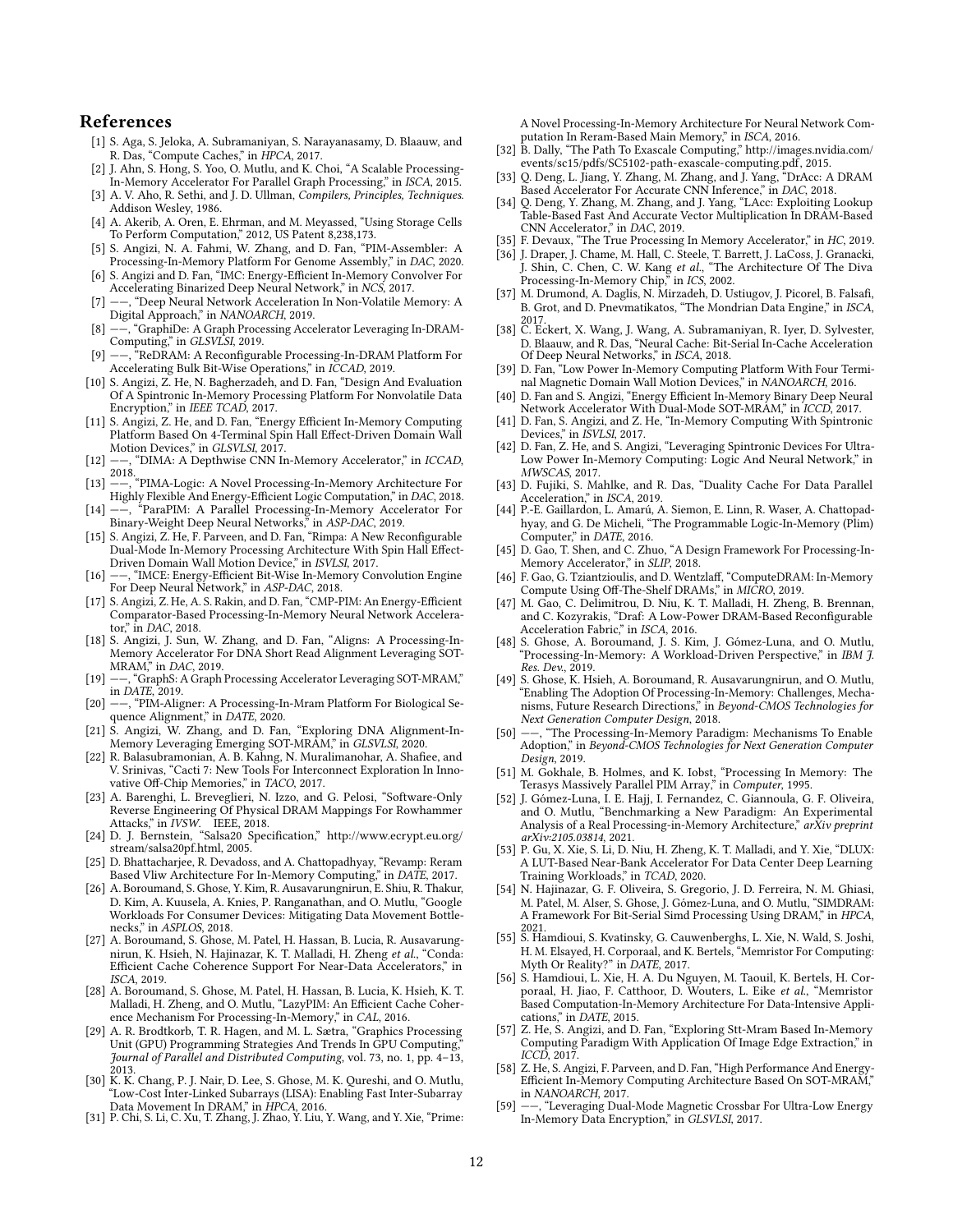- [60] K. Hsieh, E. Ebrahimi, G. Kim, N. Chatterjee, M. O'Connor, N. Vijaykumar, O. Mutlu, and S. W. Keckler, "Transparent Offloading And Mapping (Tom) Enabling Programmer-Transparent Near-Data Processing In GPU Systems," in  $ISCA$ , 2016.
- <span id="page-12-27"></span>[61] K. Hsieh, S. Khan, N. Vijaykumar, K. K. Chang, A. Boroumand, S. Ghose, and O. Mutlu, "Accelerating Pointer Chasing In 3D-Stacked Memory: Challenges, Mechanisms, Evaluation," in ICCD, 2016.
- <span id="page-12-7"></span>[62] Hybrid Memory Cube Consortium, "Hybrid Memory Cube Specification 2.1," Tech. Rep., 2014.
- <span id="page-12-20"></span>[63] Intel, "Intel® Xeon® Gold 5118 Processor Specifications." [Online].<br>Available: https://www.intel.com/content/www/us/en/products/ [https://www.intel.com/content/www/us/en/products/](https://www.intel.com/content/www/us/en/products/sku/120473/intel-xeon-gold-5118-processor-16-5m-cache-2-30-ghz/specifications.html) [sku/120473/intel-xeon-gold-5118-processor-16-5m-cache-2-30-ghz/](https://www.intel.com/content/www/us/en/products/sku/120473/intel-xeon-gold-5118-processor-16-5m-cache-2-30-ghz/specifications.html) specifications.html
- <span id="page-12-23"></span>[64] JEDEC, "DDR3 SDRAM Standard, Jesd79-3d," [https://www.jedec.org/](https://www.jedec.org/standards-documents/docs/jesd-79-3d) [standards-documents/docs/jesd-79-3d,](https://www.jedec.org/standards-documents/docs/jesd-79-3d) 2012.
- <span id="page-12-24"></span>[65] ——, "DDR4 SDRAM Standard, Jesd79-4b," [https://www.jedec.org/](https://www.jedec.org/standards-documents/docs/jesd79-4a) [standards-documents/docs/jesd79-4a,](https://www.jedec.org/standards-documents/docs/jesd79-4a) 2017.
- <span id="page-12-3"></span>[66] S. Kanev, J. P. Darago, K. Hazelwood, P. Ranganathan, T. Moseley, G.-Y. Wei, and D. Brooks, "Profiling A Warehouse-Scale Computer," in ISCA, 2015.
- <span id="page-12-28"></span>[67] M. Kang, M.-S. Keel, N. R. Shanbhag, S. Eilert, and K. Curewitz, "An Energy-Efficient Vlsi Architecture For Pattern Recognition Via Deep Embedding Of Computation In Sram," in ICASSP, 2014.
- <span id="page-12-26"></span>[68] S. Khoram and J. Li, "Adaptive Quantization Of Neural Networks," in ICLR, 2018.
- <span id="page-12-42"></span>[69] D. Kim, J. Kung, S. Chai, S. Yalamanchili, and S. Mukhopadhyay, "Neurocube: A Programmable Digital Neuromorphic Architecture With High-Density 3D Memory," in ISCA, 2016.
- <span id="page-12-19"></span>[70] Y. Kim, V. Seshadri, D. Lee, J. Liu, and O. Mutlu, "A Case For Exploiting Subarray-Level Parallelism (SALP) In DRAM," in ISCA, 2012.
- [71] S. Kvatinsky, D. Belousov, S. Liman, G. Satat, N. Wald, E. G. Friedman, A. Kolodny, and U. C. Weiser, "Magic—Memristor-Aided Logic," in TCAS II, 2014.
- [72] S. Kvatinsky, A. Kolodny, U. C. Weiser, and E. G. Friedman, "Memristor-Based Imply Logic Design Procedure," in ICCD, 2011.
- <span id="page-12-29"></span>[73] S. Kvatinsky, G. Satat, N. Wald, E. G. Friedman, A. Kolodny, and U. C. Weiser, "Memristor-Based Material Implication (Imply) Logic: Design Principles And Methodologies," in VLSI, 2013.
- <span id="page-12-8"></span>[74] Y.-C. Kwon, S. H. Lee, J. Lee, S.-H. Kwon, J. M. Ryu, J.-P. Son, O. Seongil, H.-S. Yu, H. Lee, S. Y. Kim et al., "A 20nm 6gb Function-In-Memory DRAM, Based On Hbm2 With A 1.2 Tflops Programmable Computing Unit Using Bank-Level Parallelism, For Machine Learning Applications, in ISSCC, 2021.
- <span id="page-12-22"></span>[75] P. S. Lazar and S. C. Oh, "DRAM With Total Self Refresh And Control Circuit," 2004, US Patent 6,741,515.
- <span id="page-12-30"></span>[76] P. V. Lea, "Apparatuses And Methods For In-Memory Operations," 2019, US Patent 10,268,389.
- [77] B. C. Lee, E. Ipek, O. Mutlu, and D. Burger, "Phase Change Memory Architecture And The Quest For Scalability," in CACM, 2010.
- <span id="page-12-31"></span>[78] B. C. Lee, P. Zhou, J. Yang, Y. Zhang, B. Zhao, E. Ipek, O. Mutlu, and D. Burger, "Phase-Change Technology And The Future Of Main Memory," in MICRO, 2010.
- <span id="page-12-9"></span>[79] D. U. Lee, K. W. Kim, K. W. Kim, H. Kim, J. Y. Kim, Y. J. Park, J. H. Kim, D. S. Kim, H. B. Park, J. W. Shin et al., "A 1.2v 8gb 8-Channel 128 Gb/S High-Bandwidth Memory (Hbm) Stacked DRAM With Effective Microbump I/O Test Methods Using 29nm Process And Tsv," in ISSCC,
- <span id="page-12-4"></span>2014. [80] C. Lefurgy, K. Rajamani, F. Rawson, W. Felter, M. Kistler, and T. W. Keller, "Energy Management For Commercial Servers," in Computer, 2003.
- <span id="page-12-32"></span>[81] Y. Levy, J. Bruck, Y. Cassuto, E. G. Friedman, A. Kolodny, E. Yaakobi, and S. Kvatinsky, "Logic Operations In Memory Using A Memristive Akers Array," in Microelectronics Journal, 2014.
- [82] S. Li, A. O. Glova, X. Hu, P. Gu, D. Niu, K. T. Malladi, H. Zheng, B. Brennan, and Y. Xie, "Scope: A Stochastic Computing Engine For DRAM-Based In-Situ Accelerator," in MICRO, 2018.
- <span id="page-12-13"></span>[83] S. Li, D. Niu, K. T. Malladi, H. Zheng, B. Brennan, and Y. Xie, "Drisa: A DRAM-Based Reconfigurable In-Situ Accelerator," in MICRO, 2017.
- <span id="page-12-33"></span>[84] S. Li, C. Xu, Q. Zou, J. Zhao, Y. Lu, and Y. Xie, "Pinatubo: A Processing-In-Memory Architecture For Bulk Bitwise Operations In Emerging Non-Volatile Memories" in DAC, 2016.
- <span id="page-12-10"></span>[85] G. H. Loh, "3D-Stacked Memory Architectures For Multi-Core Processors," in ISCA, 2008.
- <span id="page-12-34"></span>[86] T. A. Manning, "Apparatuses And Methods For Comparing Data Patterns In Memory," 2018, US Patent 9,934,856.
- <span id="page-12-25"></span>[87] Micron, "Micron Collaborates With Broadcom To Solve DRAM Timing Challenge, Delivering Improved Performance For Net-

working Customers," http://investors.micron.com/static-files/ [3e9669f9-7186-481c-8594-dca7e992a0b2,](http://investors.micron.com/static-files/3e9669f9-7186-481c-8594-dca7e992a0b2) 2013.

- <span id="page-12-0"></span>[88] O. Mutlu, S. Ghose, J. Gómez-Luna, and R. Ausavarungnirun, "Enabling Practical Processing In And Near Memory For Data-Intensive Computing," in DAC, 2019.
- <span id="page-12-1"></span>[89] ——, "Processing Data Where It Makes Sense: Enabling In-Memory Computation," in Microprocessors and Microsystems, 2019.
- <span id="page-12-35"></span>[90] O. Mutlu, S. Ghose, J. Gómez-Luna, and R. Ausavarungnirun, "A Modern Primer On Processing In Memory," in Emerging Computing: From Devices to Systems - Looking Beyond Moore and Von Neumann, 2021.
- <span id="page-12-21"></span>[91] Nvidia, "Nvidia GeForce RTX 2080 Ti Graphics Card." [Online].<br>Available: https://www.nvidia.com/en-eu/geforce/graphics-cards/ [https://www.nvidia.com/en-eu/geforce/graphics-cards/](https://www.nvidia.com/en-eu/geforce/graphics-cards/rtx-2080-ti/) [rtx-2080-ti/](https://www.nvidia.com/en-eu/geforce/graphics-cards/rtx-2080-ti/)
- <span id="page-12-17"></span>[92] G. F. Oliveira, J. Gómez-Luna, L. Orosa, S. Ghose, N. Vijaykumar, I. Fernandez, M. Sadrosadati, and O. Mutlu, "DAMOV: A New Methodology And Benchmark Suite For Evaluating Data Movement Bottlenecks, arXiv:2105.03725 [cs.AR], 2021.
- <span id="page-12-5"></span>[93] D. Pandiyan and C. Wu, "Quantifying The Energy Cost Of Data Movement For Emerging Smart Phone Workloads On Mobile Platforms," in IISWC, Oct. 2014.
- <span id="page-12-36"></span>[94] F. Parveen, S. Angizi, Z. He, and D. Fan, "Low Power In-Memory Computing Based On Dual-Mode SOT-MRAM," in ISLPED, 2017.
- [95] ——, "Imcs2: Novel Device-To-Architecture Co-Design For Low-Power In-Memory Computing Platform Using Coterminous Spin Switch," in IEEE Trans. Magn., 2018.
- [96] F. Parveen, Z. He, S. Angizi, and D. Fan, "Hybrid Polymorphic Logic Gate With 5-Terminal Magnetic Domain Wall Motion Device," in ISVLSI,
- <span id="page-12-37"></span>2017. [97] ——, "Hieim: Highly Flexible In-Memory Computing Using Stt Mram," in ASP-DAC, 2018.
- <span id="page-12-43"></span>[98] A. Pattnaik, X. Tang, A. Jog, O. Kayiran, A. K. Mishra, M. T. Kandemir, O. Mutlu, and C. R. Das, "Scheduling Techniques For GPU Architectures With Processing-In-Memory Capabilities," in PACT, 2016.
- <span id="page-12-6"></span>[99] I. Paul, W. Huang, M. Arora, and S. Yalamanchili, "Harmonia: Balancing Compute And Memory Power In High-Performance GPUs," in ISCA, 2015.
- <span id="page-12-11"></span>[100] J. T. Pawlowski, "Hybrid Memory Cube (Hmc)," in HCS, 2011.
- <span id="page-12-16"></span>[101] Y. Peng, B. W. Ku, Y. Park, K.-I. Park, S.-J. Jang, J. S. Choi, and S. K. Lim, "Design, Packaging, and Architectural Policy Co-optimization for DC Power Integrity in 3D DRAM," in DAC, 2015.
- <span id="page-12-38"></span>[102] A. S. Rakin, S. Angizi, Z. He, and D. Fan, "PIM-TGAN: A Processing-In-Memory Accelerator For Ternary Generative Adversarial Networks," in ICCD, 2018.
- [103] A. K. Ramanathan, G. S. Kalsi, S. Srinivasa, T. M. Chandran, K. R. Pillai, O. J. Omer, V. Narayanan, and S. Subramoney, "Look-Up Table Based Energy Efficient Processing In Cache Support For Neural Network Acceleration," in MICRO, 2020.
- <span id="page-12-39"></span>[104] S. H. S. Rezaei, M. Modarressi, R. Ausavarungnirun, M. Sadrosadati, O. Mutlu, and M. Daneshtalab, "NoM: Network-On-Memory For Inter-Bank Data Transfer In Highly-Banked Memories," in CAL, 2020.
- <span id="page-12-12"></span>[105] P. Rosenfeld, "Performance Exploration Of The Hybrid Memory Cube," Ph.D. dissertation, 2014.
- <span id="page-12-14"></span>[106] V. Seshadri, K. Hsieh, A. Boroumand, D. Lee, M. A. Kozuch†, O. Mutlu, P. B. Gibbons, and T. C. Mowry, "Fast Bulk Bitwise And And Or In DRAM," in CAL, 2015.
- <span id="page-12-41"></span>[107] V. Seshadri, Y. Kim, C. Fallin, D. Lee, R. Ausavarungnirun, G. Pekhimenko, Y. Luo, O. Mutlu, P. B. Gibbons, M. A. Kozuch, and Others, "RowClone: Fast And Energy-Ecient In-DRAM Bulk Data Copy And Initialization," in MICRO, 2013.
- <span id="page-12-15"></span>[108] V. Seshadri, D. Lee, T. Mullins, H. Hassan, A. Boroumand, J. Kim, M. A. Kozuch, O. Mutlu, P. B. Gibbons, and T. C. Mowry, "Ambit: In-Memory Accelerator For Bulk Bitwise Operations Using Commodity DRAM Technology," in MICRO, 2017.
- [109] V. Seshadri, T. Mullins, A. Boroumand, O. Mutlu, P. B. Gibbons, M. A. Kozuch, and T. C. Mowry, "Gather-Scatter DRAM: In-DRAM Address Translation To Improve The Spatial Locality Of Non-Unit Strided Accesses," in MICRO, 2015.
- [110] V. Seshadri and O. Mutlu, "Simple Operations In Memory To Reduce Data Movement," in Adv. Comput., 2017.
- [111] --, "In-DRAM Bulk Bitwise Execution Engine," in arXiv preprint arXiv:1905.09822, 2019.
- <span id="page-12-40"></span>[112] A. Shafiee, A. Nag, N. Muralimanohar, R. Balasubramonian, J. P. Strachan, M. Hu, R. S. Williams, and V. Srikumar, "Isaac: A Convolutional Neural Network Accelerator With In-Situ Analog Arithmetic In Crossbars," in ISCA, 2016.
- <span id="page-12-2"></span>[113] P. Siegl, R. Buchty, and M. Berekovic, "Data-Centric Computing Frontiers: A Survey On Processing-In-Memory," in MEMSYS, 2016.
- <span id="page-12-18"></span>[114] P. R. Sutradhar, M. Connolly, S. Bavikadi, S. M. P. Dinakarrao, M. A. In-